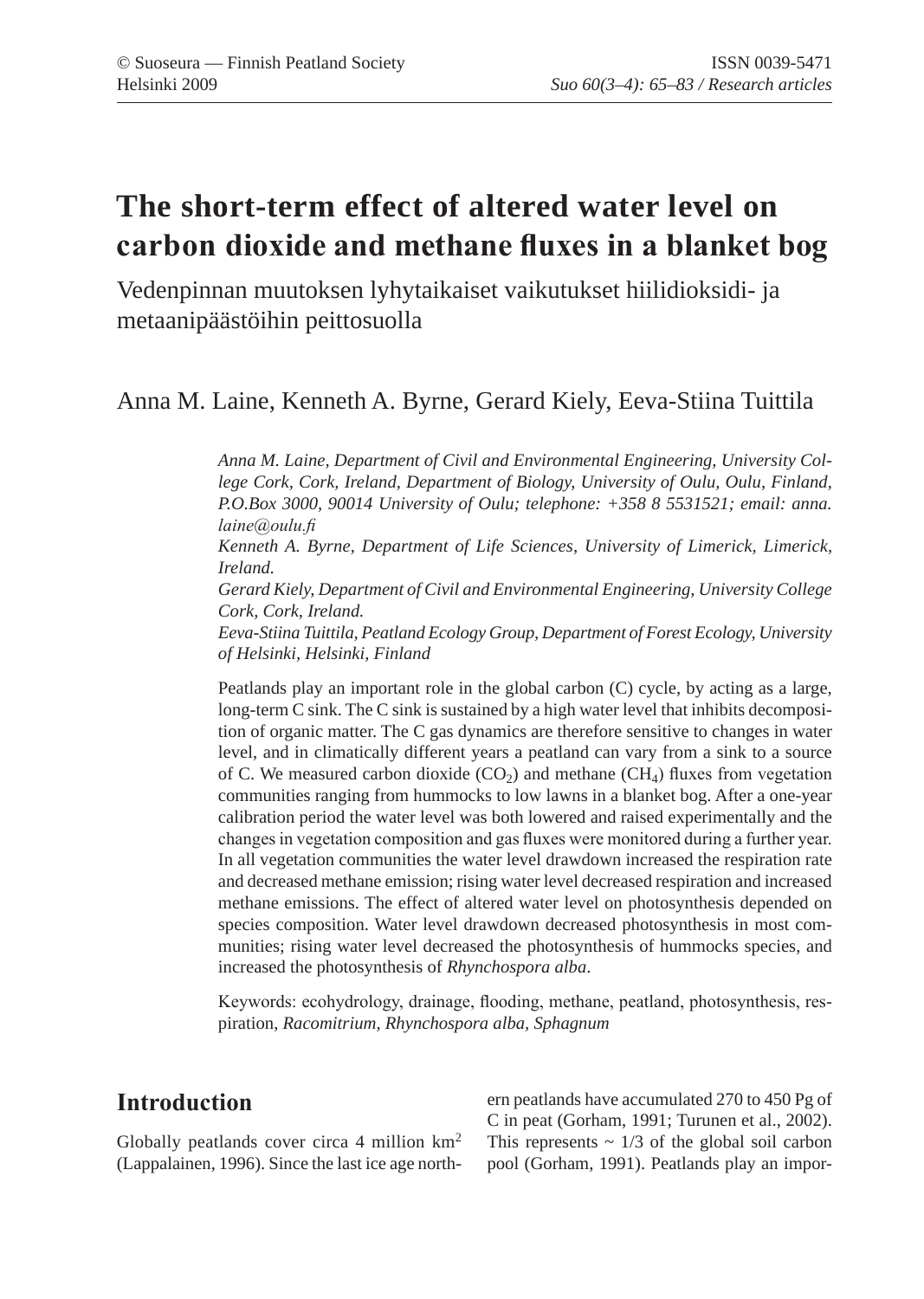tant role in atmospheric C gas concentrations; on one hand they remove carbon dioxide  $(CO<sub>2</sub>)$ in photosynthesis and on the other hand produce  $CO<sub>2</sub>$  and methane (CH<sub>4</sub>) in decomposition processes. Although peatlands have acted as longterm C sinks, the C gas dynamics are sensitive to interannual variation in moisture conditions and between years a site can switch from being a sink to a source of C (Lafleur et al., 2003). Throughout the developmental history of peatlands, changes in climate have altered moisture conditions, which in turn has led to changes in vegetation communities and C accumulation rates (Ellis & Tallis, 2000). These changes in climate have, however, been modest compared to the changes currently projected (Petit et al., 1999).

The predicted changes for Ireland include (1) warmer temperatures, especially during summers, (2) higher winter and lower summer precipitation and (3) increased occurrence of extreme weather events (storms, drought) (McGrath & Lynch, 2008). While the predictions are comparable to those for northern Europe (Christensen et al., 2007), some delays can be expected due to buffering by the Atlantic Ocean (Sweeney et al., 2002). The changes are expected to be stronger in the midlands and mildest on the west coast (McElwain & Sweeney, 2007).

Blanket bogs are sensitive ecosystems, supported by a high precipitation and water level. Their distribution is restricted to humid regions with cool summers and mild winters (Lindsay et al., 1988). Any change in moisture conditions, whether natural or anthropogenic, may disturb their functioning (Bragg & Tallis, 2001). The C gas fluxes of maritime peatlands, and especially blanket bogs, have received relatively little attention compared to northern continental peatlands. The degree of climate change in the main region of blanket bogs may not be as severe as in continental areas, and due to the increasing rainfall (McElwain & Sweeney, 2007) the water level may even rise. Blanket bogs have developed in very particular climatic conditions; therefore even small changes may be detrimental for these ecosystems.

In northern peatlands the main effect of climate change is expected to be water level

drawdown, as a result of increased evaporation and decreased summer precipitation (Gorham, 1991). Water level drawdown increases aerobic respiration (Silvola et al., 1996; Bubier et al.,  $2003b$ ) and decreases CH<sub>4</sub> emission (Roulet et al., 1992; Moore & Dalva, 1993). The effect on photosynthesis depends on the vegetation community (Bubier et al., 2003b) and its ability to adjust to the new conditions. In ombrotrophic bogs, with low nutrient status and defined microform composition, hummock vegetation may become more abundant (Weltzin et al., 2003), while nutrient rich fen sites may develop towards forest vegetation (Laine et al., 1995). As concluded by Alm et al., (1999), the increased frequency of dry growing seasons may threaten the C sink function of peatlands. In western Ireland, where the winter precipitation is projected to increase by 10 %, with minor changes in temperature (Sweeney & Fealy, 2002), the behaviour of water level is less certain and a rise in water level is possible.

The characteristic patterned surface structure of many peatlands causes spatial variation in C fluxes (Alm, 1997). It has been shown that the vegetation communities respond differently to changing water level conditions (Belyea & Malmer, 2004; Strack & Waddington, 2007). In order to assess the response of peatlands to climate change it is necessary to study the changes at the vegetation community level.

We aim to experimentally study how a moderate change in ecohydrology — water level drawdown and flooding — affects the carbon gas fluxes  $(CO_2$  and  $CH_4$ ) of different vegetation communities in a blanket bog over a short time period. In the wettest peatland microhabitats water level is typically at the soil surface. At that position even a small change in water level creates an ecologically different situation: flooding or exposing the surface peat to oxygen. We therefore expect the plant communities with water level at the soil surface to respond most readily to water level alterations. We monitored vegetation and C flux components for one year before and one year after the water level experiments were carried out and used regression modelling to integrate the chamber flux measurements over the study period.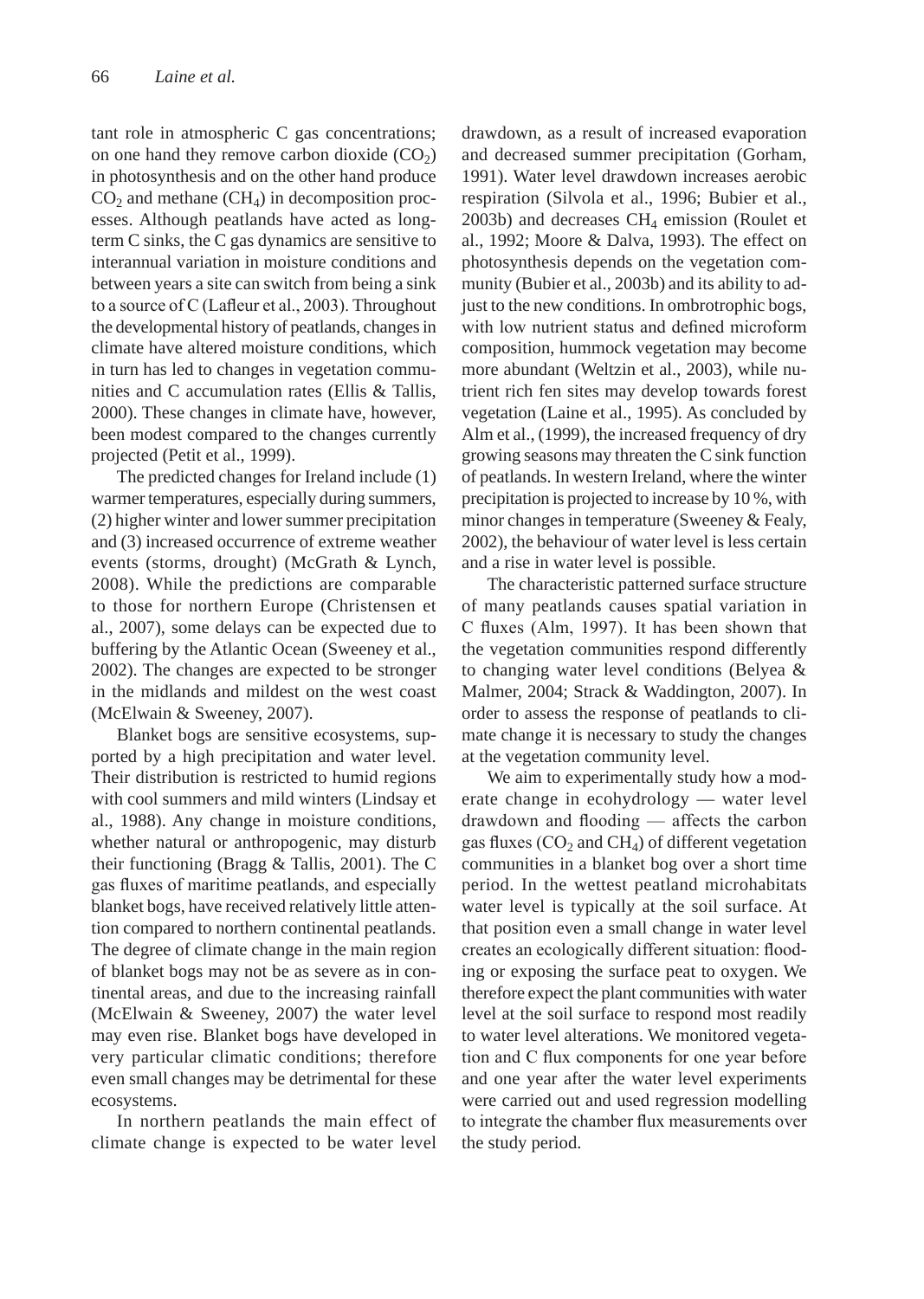### **Material and methods**

#### **Site description**

The study site was located in an extensive lowland blanket bog in Glencar, Co Kerry, Ireland  $(51°55'N, 9°55'W)$ . The surface of the bog is a mosaic of vegetation communities, namely hummocks, lawns and hollows described in detail by Sottocornola et al. (2009). The study site was established in June 2003 when 18 stainless steel collars  $(0.6 \times 0.6 \times 0.15 \text{ m})$  were permanently inserted into the peat. Each collar had a water channel at the top to enable air sealing during  $CO<sub>2</sub>$  and  $CH<sub>4</sub>$  measurements. Boardwalks were constructed around the sample plots to minimize disturbance. The sample plots were divided into three groups: hummocks (HU), high lawns (HL)

and low lawns (LL) and ranked from 1 to 6 according to their median water level.

Following a calibration period from June 2003 to September 2004, the water level (WL) experiments were initiated. Sample plots HU4, HU5, HL1, HL5, LL1 and LL6 were surrounded by a narrow drainage ditch in order to decrease the WL (Fig. 1). These six plots form the WL drawdown experiment. The excess water was directed to flow towards the lower lying plots HU3, HU6, HL3, HL6, LL2 and LL3 (Fig. 1). A dam was constructed below these sample plots in order to retain the runoff and raise the water level. Due to the proximity of the drainage ditch, the WL did not rise in plots HU6, HL6 and LL2 and they were excluded from the data analysis, this left only three sample plots for the flooding experiment. The remaining six sample plots formed the control site (Fig. 1).



Figure 1. Experimental design used to study the short term effect of altered water level on carbon gas fluxes of different microforms in a blanket bog. The downward direction of the slope is show by an arrow. Water level drawdown treatment was achieved by digging a ditch around the site, the flooding treatment by leading the water from the ditch to the flooding site that was located downwards along the slope and surrounded by a dam. Treatments were applied after a calibration year.

*Kuva 1. Koejärjestely vedenpinnan muutoksen lyhytaikaisten vaikutusten tutkimiseksi peittosuon eri pienmuodoilta. Rinteen laskusuunta on esitetty nuolella. Vedenpinta alennettiin kaivamalla matala oja koealaan kuuluvien näytealojen ympärille. Tulvituskoealan vedenpintaa nostettiin johtamalla ojien vesi alajuoksulla olevalle koealalle, näytealojen alapuolelle rakennettiin pato. Vedenpinnankäsittelykoe toteutettiin kalibrointivuoden jälkeen.*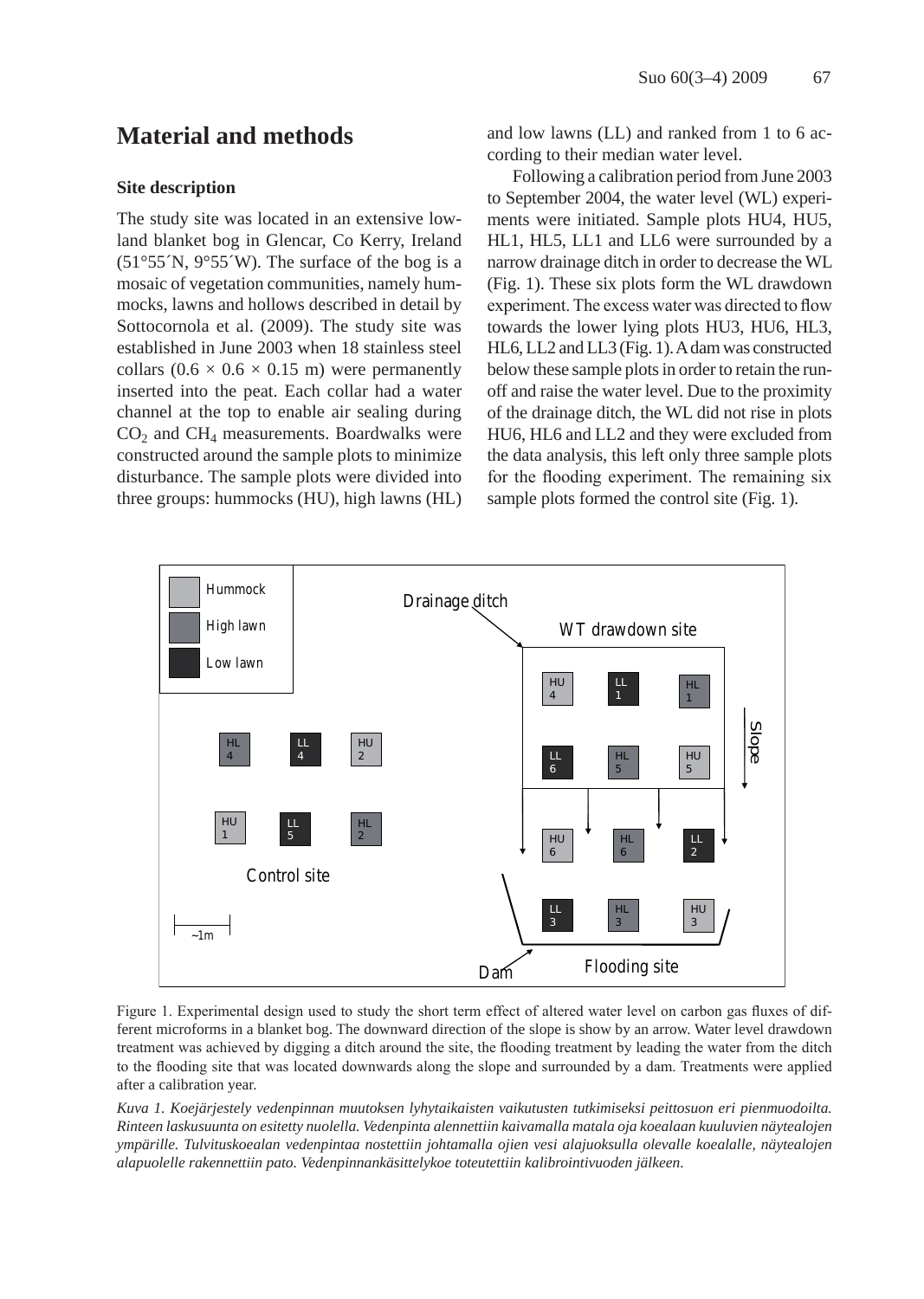#### **Gas flux measurements**

#### *CO2 exchange measurements*

Carbon dioxide exchange measurements were carried out at weekly intervals from July 2003 until September 2005. Measurements were made using a closed transparent plexiglass chamber  $(0.6 \times 0.6 \times 0.33 \text{ m})$ . The chamber was vented and included a cooling system (Alm et al., 1997). The  $CO<sub>2</sub>$  concentration inside the chamber was monitored with a portable infrared gas analyser (EGM-4, PP Systems, UK). Carbon dioxide flux rates were calculated from the linear change in gas concentration as a function of time. We used the ecological sign convention, in which fluxes from the biosphere to the atmosphere are negative. Gross photosynthesis  $(P_G)$  was calculated as the sum of flux rate values measured in light (NEE) and dark  $(R<sub>E</sub>)$ . For a detailed description of the method see Laine et al. (2006).

#### *CH4 flux measurements*

Methane measurements were carried out at biweekly to monthly intervals during the period August 2003 to September 2005 using a closed chamber method (Saarnio et al., 1997). Four air samples were taken at five minute intervals starting five minutes after chamber closure. A 10 minute interval was used in wintertime when low flux rates were expected due to cold temperatures and low vascular plant cover. Samples were analysed within 48 hours on a Shimadzu GC-14-B gas chromatograph. Flux rate (mg  $CH_4$  m<sup>-2</sup> day<sup>-1</sup>) was calculated as a linear rate of change in gas concentration with time. For a detailed description of the method see Laine et al. (2007b).

#### **Environmental measurements**

To relate the gas fluxes to prevailing environmental conditions, the photosynthetic photon flux density (PPFD,  $\mu$ mol m<sup>-2</sup> s<sup>-1</sup>) was recorded simultaneously with NEE readings using a quantum sensor (PAR-1, PP-Systems, UK). Air temperature inside the chamber was recorded simultaneously with  $CO<sub>2</sub>$  and  $CH<sub>4</sub>$  flux measurements. Water level was measured from perforated pipes inserted into the peat adjacent to each sample plot. Soil temperature at 5, 10, 20 and 30 cm depth were measured adjacent to each sample plot during flux measurements.

Vascular green area (VGA), which accounts for the green leaf area of vascular plants, was estimated at biweekly to monthly intervals. We counted the number of leaves of each species from five subplots within sample plots, and measured the species specific leaf size from marked individuals outside the sample plots following the method described in Wilson et al. (2007). Nonlinear regression models were used to describe the seasonal dynamics in green leaf area (GA) of each species. For each sample plot, the daily GA of all species was summed up to VGA. For a description of the models see Laine et al. (2006). Plant species composition was determined for each sample plot in July of 2004 and 2005 by estimating the cover (%) of each species. Nomenclature of vascular plants, mosses and liverworts follows Stace (1997), Smith (2004) and Smith (1990), respectively.

Continuous time series of meteorological variables (PPFD, air temperature  $(T_{\text{AIR}})$  soil temperature at 20 cm depth  $(T_{20})$ , precipitation) were obtained from an onsite weather station (Laine et al., 2006). Linear interpolation between the WL measurements made during gas flux measurements was used to derive a continuous time series of daily WL for each sample plot. Daily VGA was estimated for each sample plot using the GA models of each species (see Laine et al., 2006).

#### **Modelling of gas fluxes**

#### *CO2 exchange components*

We constructed  $CO<sub>2</sub>$  exchange component ( $P<sub>G</sub>$ ,  $R<sub>E</sub>$ ) models separately for each sample plot. We used a multiplicative model format in which the sub-models, representing the response of fluxes to different environmental variables, were multiplied by each other. The approach and functions were based on Tuittila et al. (2004) and Laine et al. (2007a). Gross photosynthesis was related to PPFD, VGA and  $T_{\text{AIR}}$ , using saturating, linear and unimodal sub-models, respectively. The models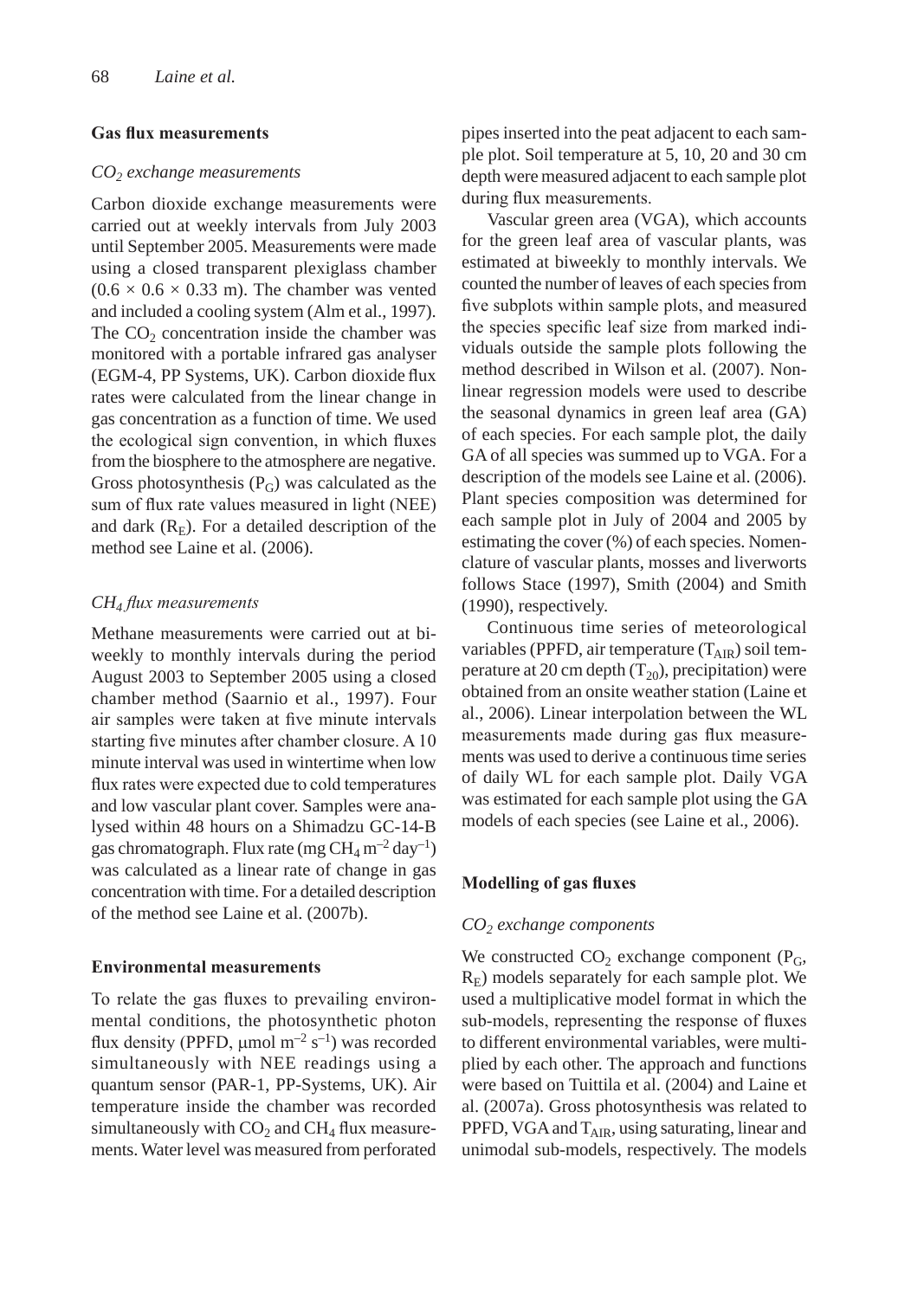were parameterised separately for the calibration and experimental years. This was done since WL, which represented the major difference between the years, was not included in the models. Ecosystem respiration  $(R<sub>E</sub>)$  consists of soil and plant respiration, which are both affected by temperature and WL. We related  $R<sub>E</sub>$  to air temperature  $(T_{\rm AIR})$  using an exponential relationship described by Lloyd and Taylor (1994). In our study the WL fluctuation remained modest, and we therefore observed a linear relationship between  $R_E$  and WL. VGA was used to describe the seasonality in the flux rates. The model was parameterised separately for each sample plot for the whole study period. For a description of the model see Laine et al. (2007a).

#### *CH4 fluxes*

 $CH<sub>4</sub>$  fluxes were related to soil temperature at 20 cm depth  $(T_{20})$  and WL using exponential and linear sub-models, respectively. Vascular green area (VGA) was not included in the model since it correlated strongly with  $T_{20}$ . The model was parameterised separately for each sample plot and the same models were used for both the calibration and experimental years. For a description of the model see Laine et al. (2007b). All flux modelling was carried out using SPSS 12.0.1 for Windows statistical package (SPSS, Inc.).

#### **Reconstructing annual fluxes**

The models — individually parameterised for each sample plot and in the case of  $P_G$  for the calibration and experimental years separately — were used to calculate hourly  $P_G$ ,  $R_E$  and CH<sub>4</sub> fluxes for each sample plot. Fluxes were reconstructed for the time period  $1<sup>st</sup>$  October 2003 – 30<sup>th</sup> September 2005 using the continuous time serious of environmental variables described above. The period from 1<sup>st</sup> October 2003 to 30<sup>th</sup> September 2004 is regarded as the calibration year, while the period from 1<sup>st</sup> October 2004 to 30<sup>th</sup> September 2005 is regarded as the experimental year.

### **Results**

#### **Environmental conditions**

Average  $T_{\text{AIR}}$  was 10.4 and 10.6 °C and average  $T_{20}$  was 10.9 and 11.3 °C in the calibration and experimental years, respectively. Precipitation was 2420 and 2440 mm in the calibration and experimental year, respectively.

Water level (WL) followed the same pattern in all sample plots during the calibration and experimental years (Fig. 2). During the calibration year, WL was on average–14,–5 and–1 cm below the soil surface in hummocks, high lawns and low lawns, respectively. In the control site, the difference in mean WL between the calibration and experimental years was negligible. The WL drawdown experiment lowered WL by 10 cm in sample plots HU4, HL1 and LL1 and by 7 cm in sample plots HU5, HL5 and LL6 compared to calibration year. The flooding experiment increased WL by 6 cm in HU3, HL3 and LL3.

#### **Changes in vegetation**

The maximum VGA was highest in high lawns and lowest in low lawns (Table 1). Between the years the VGA varied little; generally, VGA was higher in the experimental year than in the calibration year. The increase in VGA was highest in the WL drawdown site (Table 1). The moss cover did not change significantly during the study period.

#### **Changes in gross photosynthesis (PG)**

The average annual  $P_G$  in the calibration year was 467 (32), 376 (21), and 167 (20) g CO<sub>2</sub>-C m<sup>-2</sup> (n = 5, SE in brackets) in hummocks, high lawns and low lawns, respectively. In the experimental year the average annual  $P_G$  was 505 (61), 434 (15) and 171 (11) g  $CO_2$ -C m<sup>-2</sup> (n = 2, SE in brackets) in the control site hummocks, high lawns and low lawns, respectively.

Gross photosynthesis  $(P_G)$  of the vegetation communities was at a similar level in the WL drawdown and control sites during the calibra-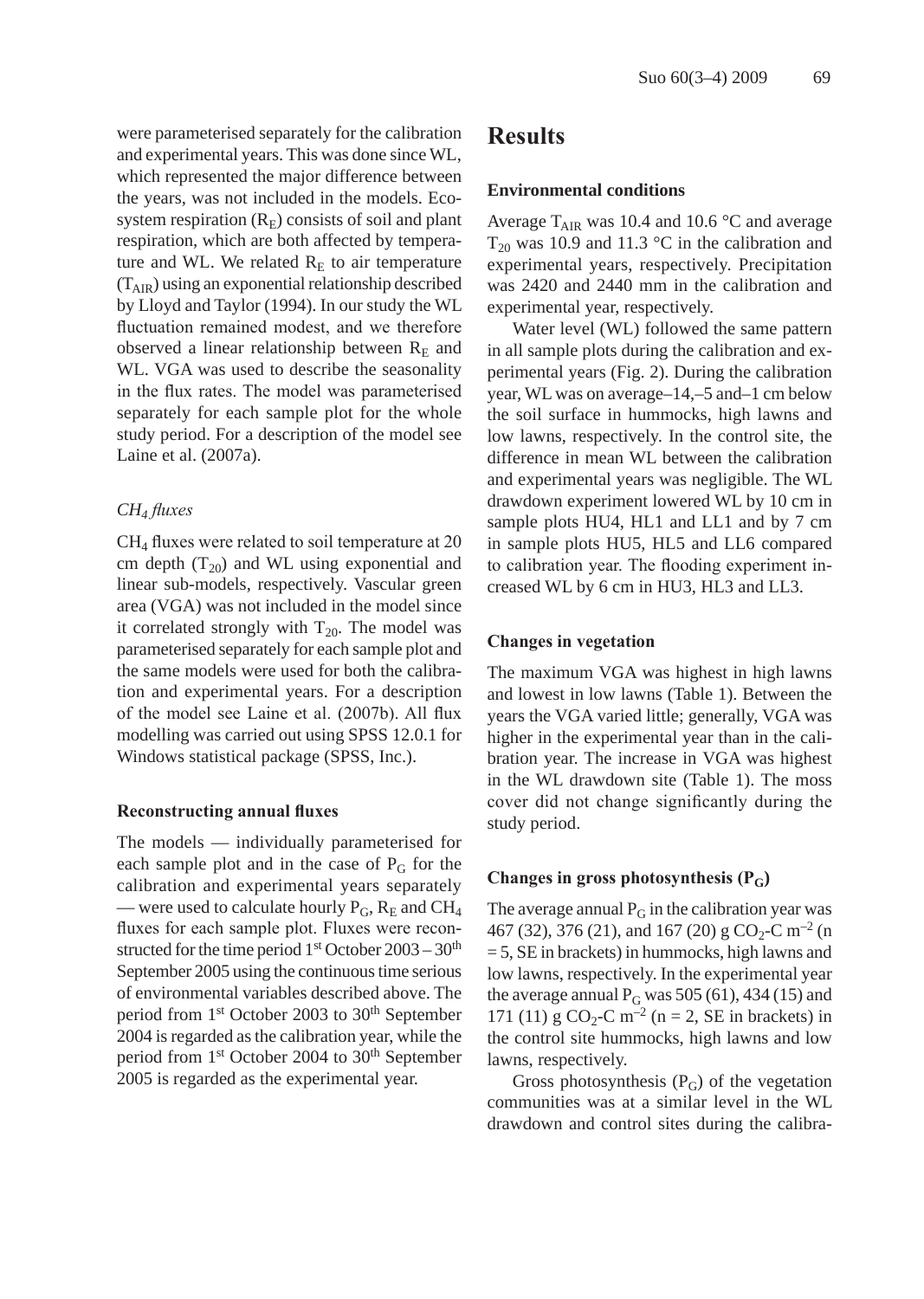

Figure 2. Variation in water level (WL) in (a) hummocks, (b) high lawns and (c) in low lawns in the control, WL drawdown and flooding experimental sites during the calibration and experimental years.

*Kuva 2. Vedenpinnan (WL) vaihtelu (a) mättäillä (HU), (b) korkeilla välipinnoilla (HL) ja (c) matalilla välipinnoilla (LL) kontrolli-, vedenpinnan lasku- ja tulvituskoealoilla kalibrointi- ja koevuoden aikana.*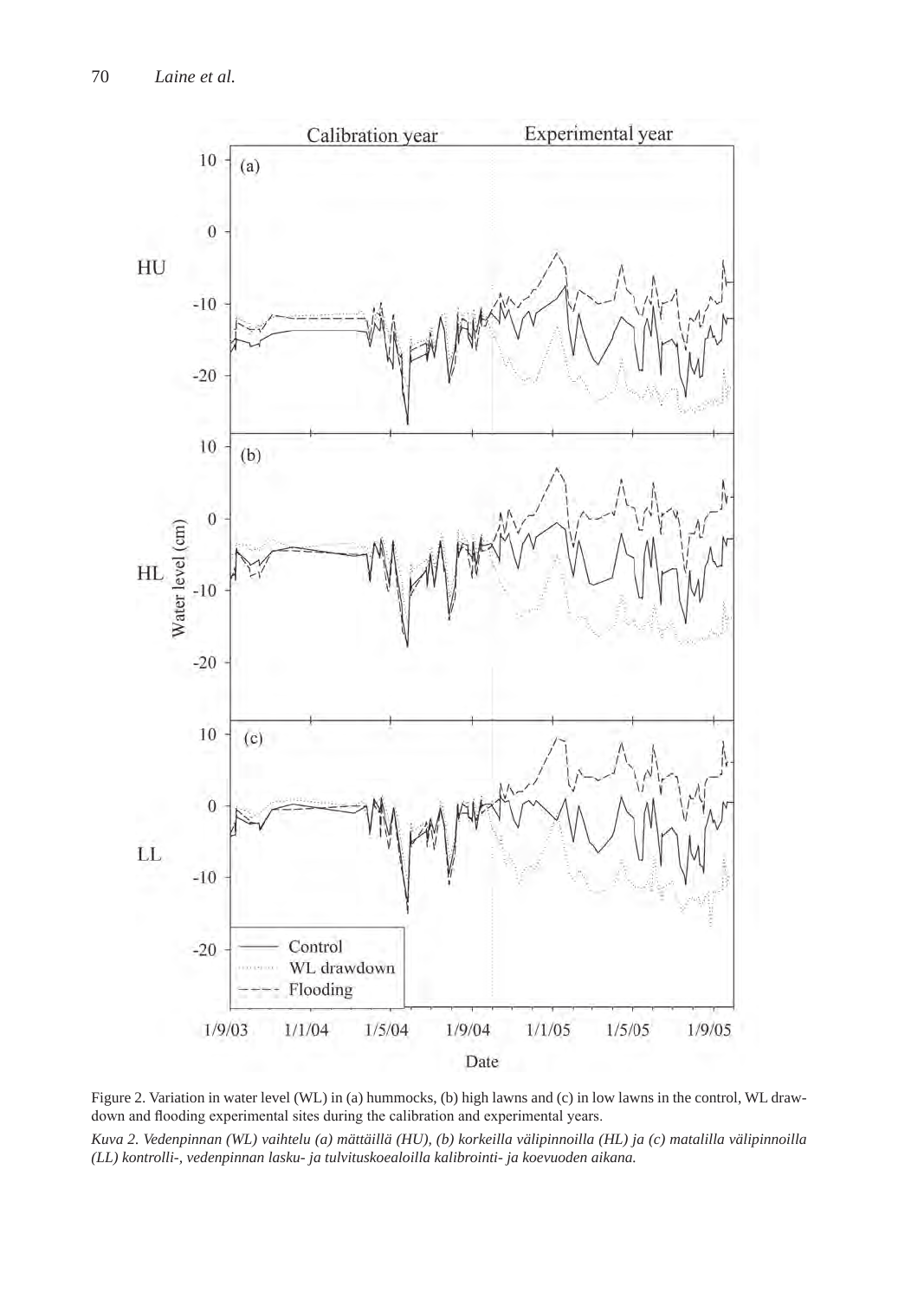tion year (Figures 3 and 4). The WL drawdown decreased the weekly flux rates noticeably in hummocks and low lawns, whereas in high lawns the decrease was small (Fig. 4). The decrease in  $P_G$ was most noticeable during summertime, while during winter the fluxes were similar in both sites. The average annual  $P_G$  in the WL drawdown sites during the experimental year was 286 (110), 333 (71) and 119 (54) g  $CO_2$ -C m<sup>-2</sup> (n = 2, SE in brackets) in HU, HL and LL, respectively. The sample plots responded individually to the WL drawdown (Fig. 5a). The annual flux decreased strongly in HU5, while HU4 and HL1 were not affected by the WL drawdown and the absolute decrease was moderate also in HL5, LL1 and LL6. Proportionally the change was, however, most noticeable in LL6 that had initially the smallest flux rate (Fig. 5a).

The weekly  $P_G$  was similar in the control and flooding sites during the calibration year (Fig. 4). Flooding decreased the weekly  $P_G$  in hummocks and high lawns (Fig. 4a and b). In high lawns the flux was lower throughout the experimental year (Fig. 4b), while in hummocks the change was more noticeable during summer (Fig. 4a). In low lawns the flux rates increased due to flooding after mid July (Figs. 3c and 4c) when the VGA reached its maximum. Flooding decreased the annual  $P_G$  in hummocks and high lawns but did not affect it in low lawns (Fig. 5a). The average annual  $P_G$  in the experimental year was 249, 213 and 218 g  $CO_2$ -C m<sup>-2</sup> (n = 1) in HU, HL and LL, respectively.

#### **Changes in ecosystem respiration (RE)**

The average annual  $R<sub>E</sub>$  in the calibration year was–373 (22),–308 (19) and–179 (20) g  $CO_2$ -C  $m^{-2}$  (n = 5, SE in brackets) in hummocks, high lawns and low lawns, respectively. In the experimental year the annual fluxes were slightly higher, with the average fluxes being–410 (74),–320 (33) and–210 (4.8) g CO<sub>2</sub>-C m<sup>-2</sup> yr<sup>-1</sup> (n = 2, SE in brackets) in the control site hummocks, high lawns and low lawns, respectively.

During the calibration year the level of  $R<sub>E</sub>$  was similar in the control and WL drawdown sites, except in low lawns, where the WL drawdown site had originally lower fluxes than the control site (Figs. 3 and 4). The increase in the integrated weekly flux in the WL drawdown site was modest, and the low lawns in the control site retained higher fluxes still in the experimental year (Fig. 4). The effects of WL drawdown on the annual  $R<sub>E</sub>$  flux were similar in all vegetation communities (Fig. 5b). Proportionally the change was, however, largest in the wettest sample plot LL6. The average annual  $R_E$  in the WL drawdown site during the experimental year was–423 (33),–358 (52) and–200 (48) g  $CO_2$ -C m<sup>-2</sup> (n = 2, SE in brackets) in hummocks, high lawns and low lawns, respectively.

During the calibration year the integrated weekly fluxes were similar in the control and flooding sites (Figs. 3 and 4). During the experimental year the flooding clearly decreased the weekly  $R<sub>E</sub>$  in all vegetation communities (Fig. 4). The effects of flooding on annual  $R<sub>E</sub>$  flux

Table 1. The maximum vascular green area (VGA) (standard error in parentheses) in hummocks, high lawns and low lawns of control, water level (WL) drawdown and flooding experimental sites in summer of 2004 (calibration year) and 2005 (experimental year).

| Taulukko 1. Putkilokasvien maksimilehtiala (VGA) (suluissa estimaatin keskivirhe) mättäillä (HU), korkeilla välipin-       |
|----------------------------------------------------------------------------------------------------------------------------|
| noilla (HL) ja matalilla välipinnoilla (LL) kontrolli-, vedenpinnan lasku- ja tulvituskoealoilla kesällä 2004 (kalibraatio |
| vuosi) ja kesällä 2005 (koevuosi).                                                                                         |

|           | Control  |          | WL drawdown |          | Flooding |      |
|-----------|----------|----------|-------------|----------|----------|------|
|           | 2004     | 2005     | 2004        | 2005     | 2004     | 2005 |
| Hummock   | 1.5(0.6) | 1.5(0.6) | 0.9(0.3)    | 1.0(0.4) | 0.9      | 0.8  |
| High lawn | 1.5(0.3) | 1.8(0.1) | 1.4(0.3)    | 1.9(0.4) | 1.3      | 1.4  |
| Low lawn  | 1.0(0.1) | 0.9(0.0) | 0.7(0.1)    | 0.9(0.2) | 0.8      | 0.9  |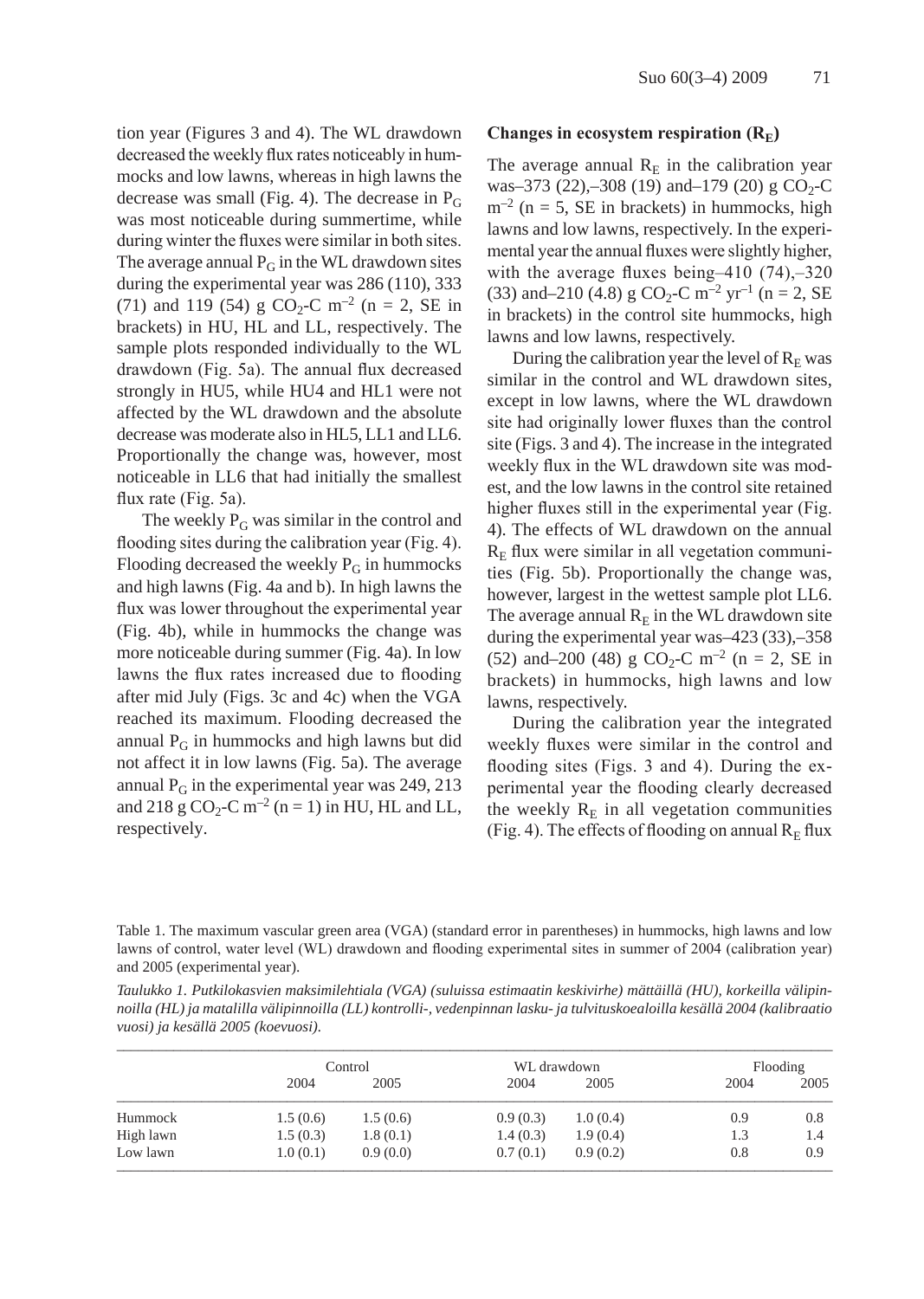

Figure 3. Measured gross photosynthesis ( $P_G$ ) and ecosystem respiration ( $R_E$ ) fluxes in (a) hummocks, (b) high lawns and (c) low lawns in the control, WL drawdown and flooding experimental sites during the calibration and experimental years. Measurements started at September 2003 (day number 244) and were continued until October 2005. Positive values indicate a flux from atmosphere to ecosystem.

Kuva 3. Mitatut bruttofotosynteesi- (P<sub>G</sub>) ja ekosysteemirespiraatiovuot (R<sub>E</sub>) (a) mättäillä (HU), (b) korkeilla välipinnoilla *(HL) ja (c) matalilla välipinnoilla (LL) kontrolli-, vedenpinnan lasku- ja tulvituskoealoilla kalibrointi- ja koevuoden aikana. Mittaukset alkoivat syyskuussa 2003 (päivänumero 244) ja jatkuivat lokakuuhun 2005 asti. Positiiviset arvot tarkoittavat kaasuvuota ilmakehästä ekosysteemiin.*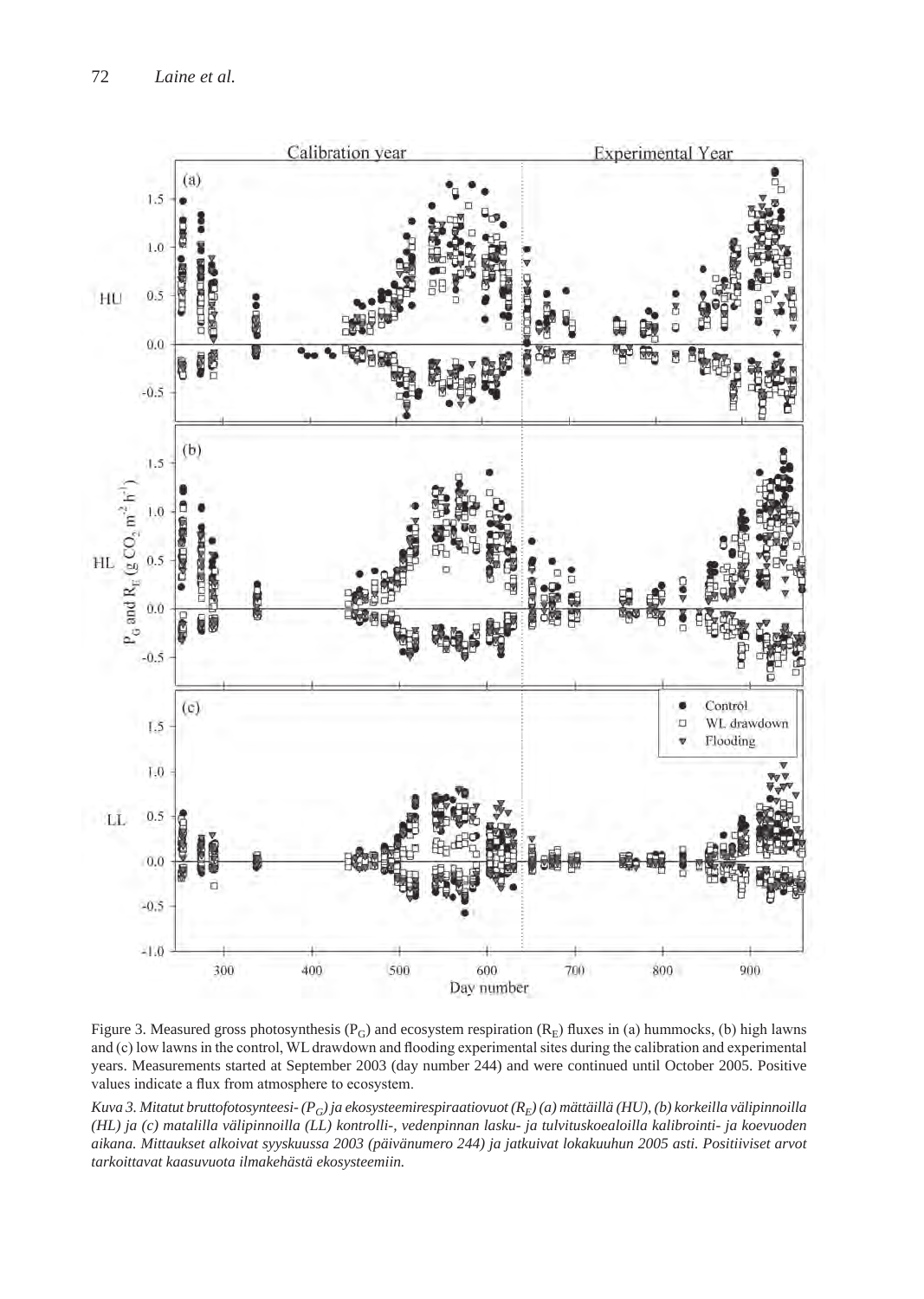

Figure 4. Weekly, modelled gross photosynthesis ( $P_G$ ) and ecosystem respiration ( $R_E$ ) in (a) hummocks, (b) high lawns and (c) low lawns in the control, WL drawdown and flooding experimental sites during the calibration and experimental years

*Kuva 4. Viikoittainen, mallinnettu bruttofotosynteesi (PG) ja ekosysteemirespiraatio (RE) (a) mättäillä (HU), (b) korkeilla välipinnoilla (HL) ja (c) matalilla välipinnoilla (LL) kontrolli-, vedenpinnan lasku- ja tulvituskoealoilla kalibrointi- ja koevuoden aikana.*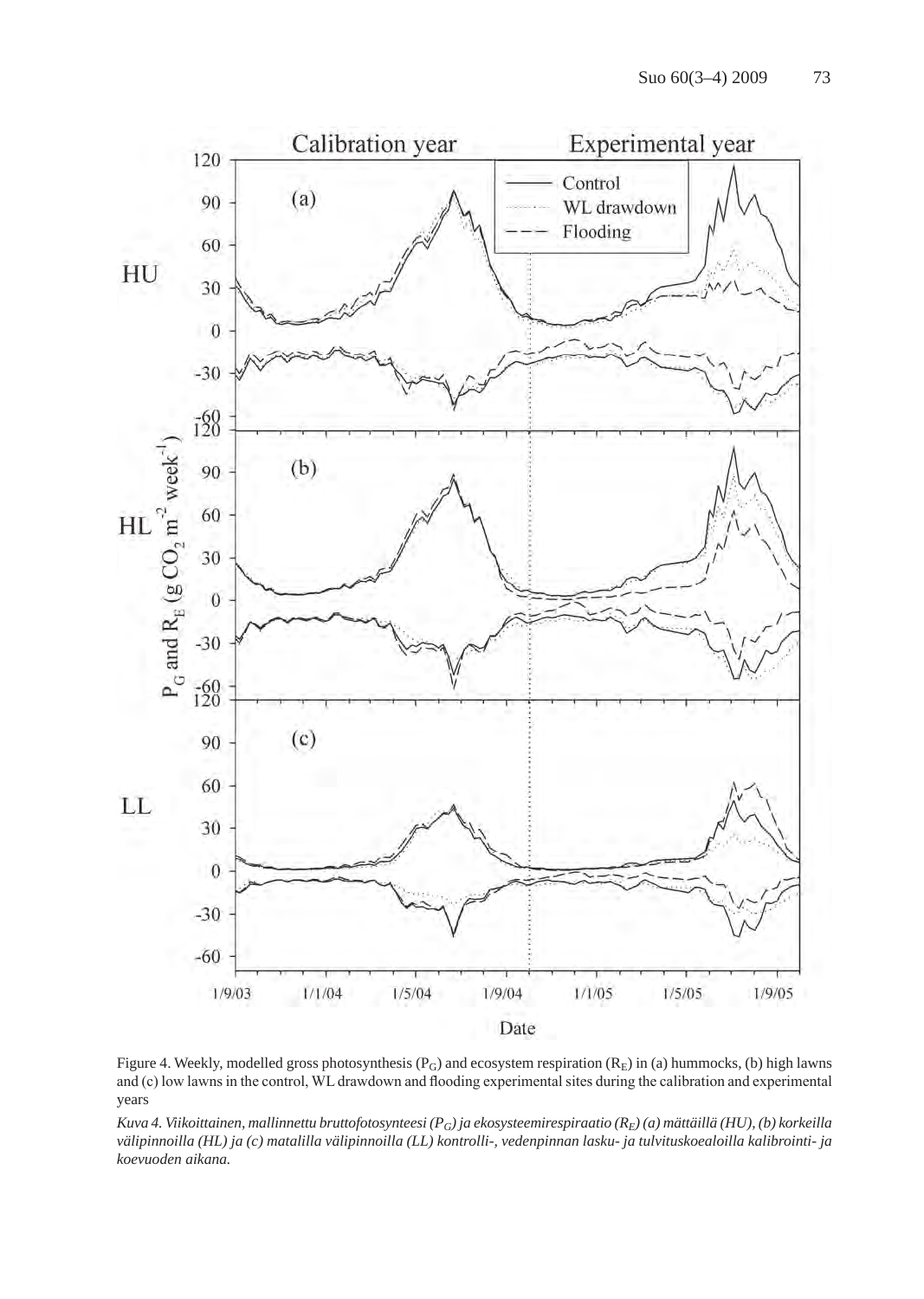

Average WT during calibration year (cm)

Figure 5. The change in the annual (a) gross photosynthesis  $(P_G)$ , (b) ecosystem respiration  $(R_E)$ , (c) net ecosystem  $CO<sub>2</sub>$  exchange (NEE) and d) CH<sub>4</sub> flux between the calibration and experimental years relative to the average WL of the sample plots in the calibration year. The zero line indicates no change, positive values indicate an increase and negative values a decrease in flux rates between the calibration and experimental years. Plots HU1, HU2, HL2, HL4, LL4 and LL5 belong to the control site; plots HU4, HU5, HL1, HL5, LL1 and LL6 belong to the WL drawdown experiment; plots HU3, HL3 and LL3 belong to flooding experiment.

*Kuva 5. Muutos vuosittaisessa (a) bruttofotosynteesissä (PG), (b) ekosysteemirespiraatiossa (RE), (c) ekosysteemin CO2:n nettovaihdossa (NEE) ja (d) CH4 vuossa kalibraatio- ja koevuoden välillä suhteutettuna kunkin näytealan kalibraatiovuoden keskivedenpintaan. Nollataso tarkoittaa 'ei muutosta', positiivinen arvo tarkoittaa kaasuvuon kasvua ja negatiivinen arvo tarkoittaa kaasuvuon pienentymistä vuosien välillä. Näytealat HU1, HU2, HL2, HL4, LL4 ja LL5 kuuluvat kontrollialaan; näytealat HU4, HU5, HL1, HL5, LL1 ja LL6 kuuluvat vedenpinnanlaskukoealaan; näytealat HU3, HL3 ja LL3 kuuluvat tulvituskoealaan.*

were similar in all vegetation communities (Fig. 5b), proportionally the change was largest in the wettest sample plots where fluxes were originally small. The average annual  $R<sub>E</sub>$  in the experimental year was–243,–168 and–100 g CO<sub>2</sub>-C m<sup>-2</sup> (n = 1) in hummocks, high lawns and low lawns, respectively.

#### **Changes in net ecosystem CO2 exchange (NEE)**

Net ecosystem exchange, i.e. the difference between  $P_G$  and  $R_E$ , was highest in hummocks and lowest in low lawns, with annual fluxes of 94 (23), 68 (22) and  $-11.6$  (5) g CO<sub>2</sub>-C m<sup>-2</sup> (n = 5, SE in brackets) in hummocks, high lawns and low lawns, respectively in the calibration year. In the control site the rate of NEE was quite similar during the calibration and experimental years in all sample plots. During the experimental year the average annual fluxes in the control site were 95 (12), 114 (49) and -40 (7) g  $CO_2$ -C m<sup>-2</sup> (n = 2, SE in brackets) in hummocks, high lawns and low lawns, respectively. We use the ecological sign convention, in which the positive NEE value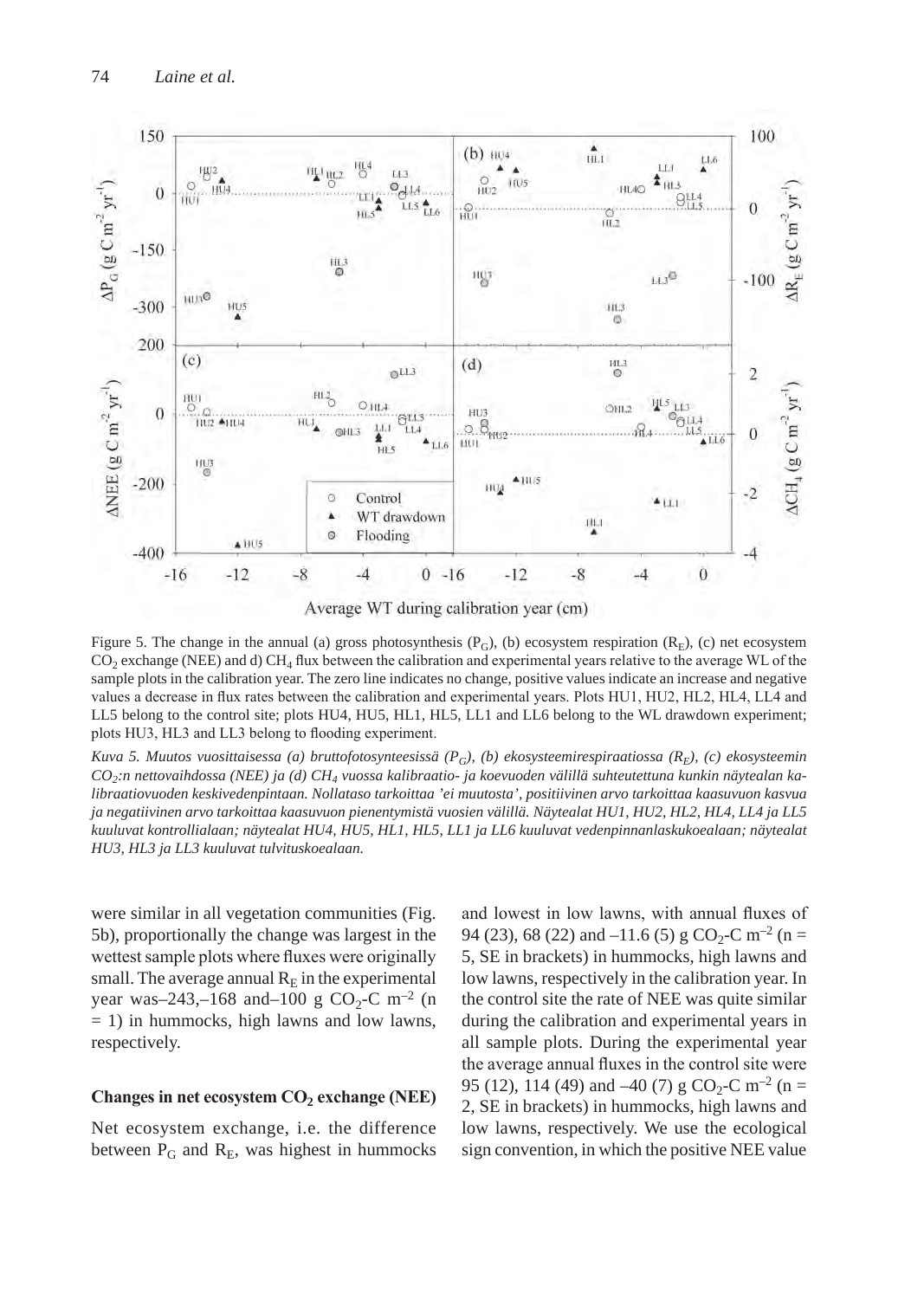

Figure 6. Weekly net ecosystem exchange (NEE) in (a) hummocks, (b) high lawns and (c) in low lawns in the control, WL drawdown and flooding experimental sites during the calibration and experimental years.

*Kuva 6. Viikoittainen ekosysteemi nettovaihto (NEE) (a) mättäillä (HU), (b) korkeilla välipinnoilla (HL) ja (c) matalilla välipinnoilla (LL) kontrolli-, vedenpinnan lasku- ja tulvituskoealoilla kalibrointi- ja koevuoden aikana.*

indicates a flux from atmosphere to ecosystem (i.e. ecosystem being a sink of  $CO<sub>2</sub>$ )

During the calibration year the integrated weekly NEE was at a similar level in the control and WL drawdown sites (Fig. 6). The WL drawdown decreased NEE in all vegetation communities, and the decrease was most noticeable during summer (Fig. 6). After water level drawdown all vegetation communities were sources of  $CO<sub>2</sub>$  to atmosphere with the average annual fluxes of  $-137$  (143), $-25$  (19) and  $-81$  (7) g CO<sub>2</sub>-C m<sup>-2</sup>  $(n = 2, SE$  in brackets) in hummocks, high lawns and low lawns, respectively in the experimental year. The annual NEE was lower in most sample plots during the experimental year; similarly to PG the NEE of HU4 was unchanged while the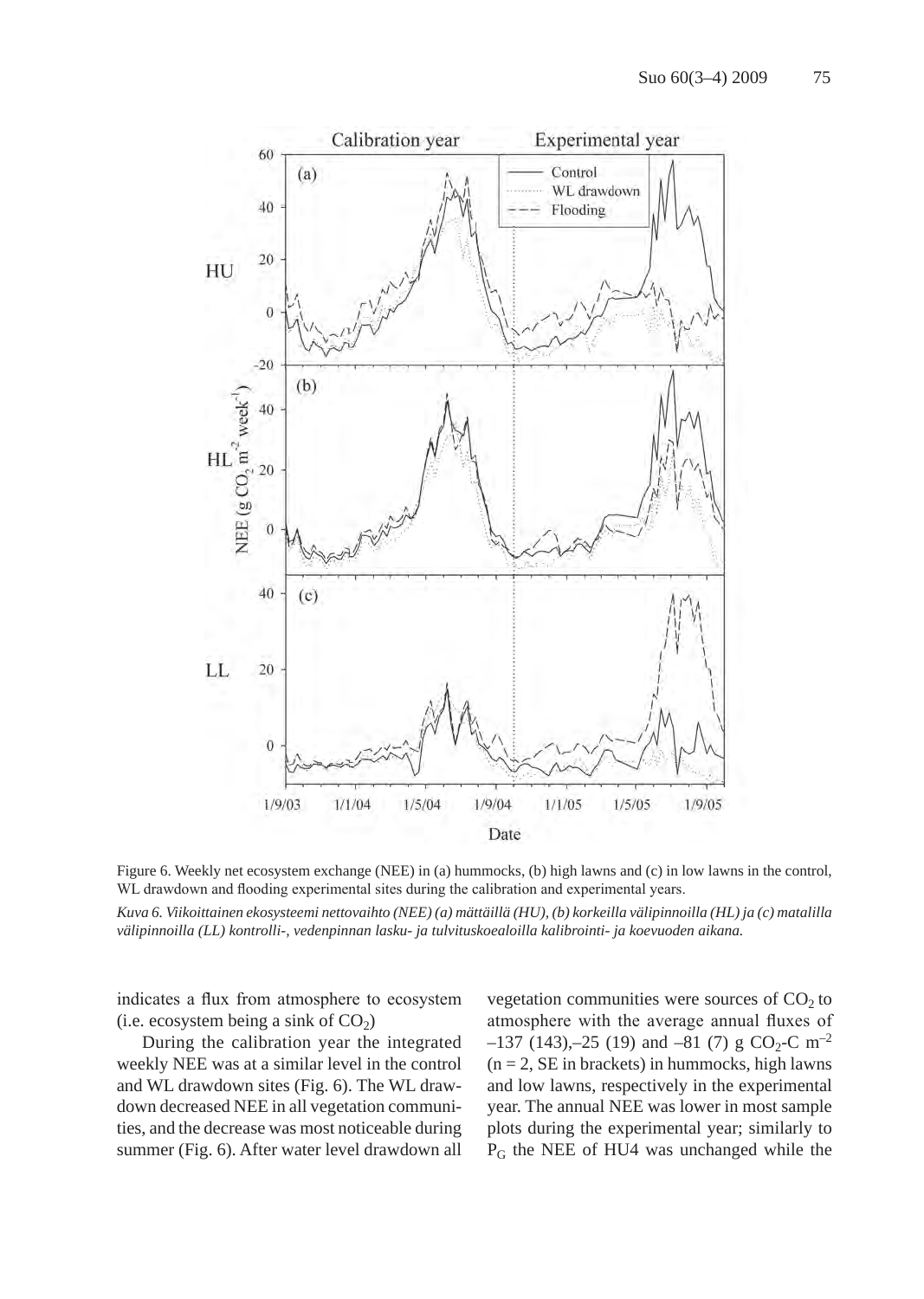decrease was strong in HU5 (Fig. 5c). Proportionally the change was largest in low lawn plots that initially had the lowest flux rates and acted as sources of  $CO<sub>2</sub>$ .

The integrated NEE was similar in the flooding and control sites during the calibration year (Fig. 6). The vegetation communities responded differently to the flooding experiment. The flooding increased the wintertime NEE in hummock and low lawn plots (Fig. 6a, c). During summer the hummocks and high lawns were smaller  $CO<sub>2</sub>$  sinks in the flooded plots than in the control plots (Fig. 6a, b). In low lawns, flooding greatly increased the summertime NEE (Fig. 6c) shifting them to  $CO<sub>2</sub>$  sinks. The annual flux rate decreased most in the hummocks (Fig. 5c); proportionally the decrease was similar in hummocks and high lawns. The average annual fluxes during the experimental year were 6, 45 and 118 g  $CO<sub>2</sub>-C$  m<sup>-2</sup>  $(n = 1)$  in hummock, high lawn and low lawn, respectively.

#### **Changes in CH4 flux**

The average annual  $CH_4$  fluxes in the calibration year were–5.0 (1.2),–4.7 (0.9) and–2.4 (0.4) g  $CH<sub>4</sub>-C$  m<sup>-2</sup> (n = 5, SE in brackets) in low lawns, high lawns and hummocks, respectively. The annual fluxes in the control site during the experimental year were on average–4.8 (2.7),–3.3 (1.8) and–2.9 (0.2) g CH<sub>4</sub>-C m<sup>-2</sup> (n = 2, SE in brackets) in low lawns, high lawns and hummocks, respectively. Negative values indicate a flux from ecosystem to atmosphere.

During the calibration year the WL drawdown site had higher  $CH<sub>4</sub>$  efflux rates in hummocks and high lawns than the control site, while in low lawns the fluxes were at a similar level (Figs. 7 and 8). In hummocks the weekly  $CH<sub>4</sub>$  flux decreased strongly after WL drawdown (Figs. 7a and 8a). In high lawns the flux was still higher than in the control site, but the difference between the sites was smaller, indicating decreased flux due to the WL drawdown (Fig. 8b). In low lawns the fluxes in the control and WL drawdown sites remained quite similar also during the experimental year (Fig. 8c). The WL drawdown experiment caused a similar decrease in the annual fluxes in most of the sample plots (Fig. 5d). Exceptions were

HL5 and LL6; in HL5 the flux rate increased after WL drawdown (–7 cm), while in LL6 the fluxes were similar in both years. The average annual fluxes in the experimental year were–3.0 (0.3),–4.8 (2.8) and–1.1 (0.0) g CH<sub>4</sub>-C m<sup>-2</sup> (n = 2, SE in brackets) in low lawns, high lawns and hummocks, respectively.

Flooding increased  $CH<sub>4</sub>$  fluxes in all vegetation communities. The flooded hummock had lower CH4 fluxes in the calibration year compared to the control site (Fig. 7a). In the experimental year the flux in the flooded hummock increased, but remained lower than the flux in the control site hummocks (Figs. 7a and 8a). The high and low lawns of the control site had a lower flux in the calibration year than those in the flooded site, this difference increased during the experimental year (Fig. 8b, c). The average annual fluxes in the flooded site during the experimental year were–8.2,–7.9 and–1.2 g CH<sub>4</sub>-C m<sup>-2</sup> (n = 1) in low lawn, high lawn and hummock, respectively. The flooding increased the annual flux most in HL3, while in HU3 and LL3 the flux remained quite unaltered (Fig. 5d). The percentage increase was, however, largest in HU3 that had a relatively low flux rate during the calibration year.

### **Discussion**

#### **Impacts of water level drawdown**

In this study the WL drawdown decreased NEE in all vegetation communities, with the strongest decrease in hummocks and low lawns. The changes in NEE have been linked with increased  $R<sub>E</sub>$  due to thicker aerobic peat layer (Bubier et al., 2003a; Bubier et al., 2003b; Strack et al., 2006a). In our study the WL drawdown of 7 to 10 cm increased  $R<sub>E</sub>$  by 10 to 50 %. The effect of WL drawdown on photosynthesis appeared to be more complex, different vegetation communities responding differently as also noted by Bubier et al., (2003a) and Strack et al. (2006b). Similarly to Strack and Waddington (2007) we found community specific responses of  $P_G$  on WL drawdown. In hummocks and low lawns the decrease in NEE after WL drawdown was caused by decreased  $P_G$  rather than increased  $R_E$ . In high lawns the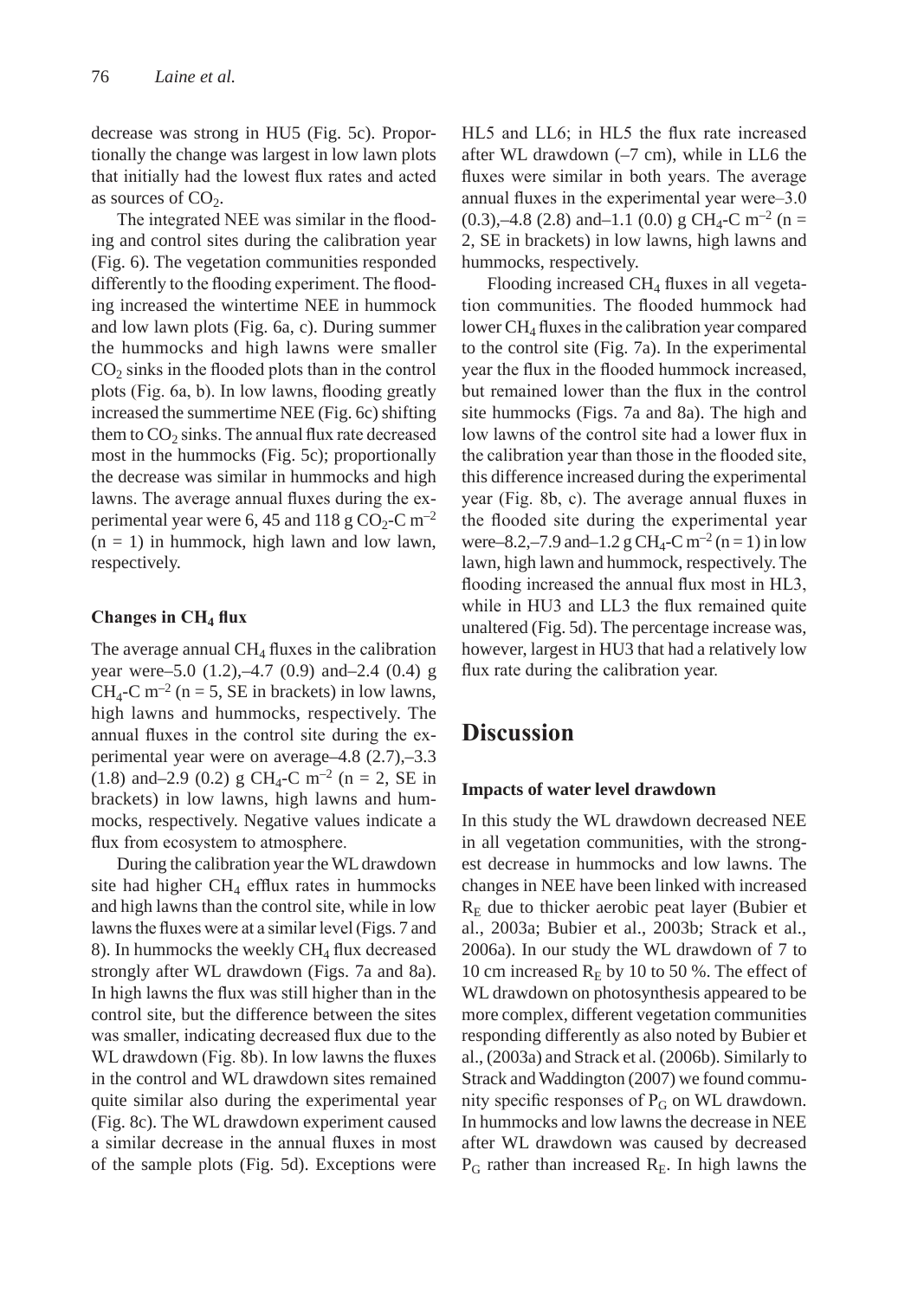

Figure 7. Measured methane (CH4) flux in (a) hummocks, (b) high lawns and (c) in low lawns in the control, WL drawdown and flooding experimental sites during the calibration and experimental years. Negative values indicate flux from ecosystem to atmosphere.

*Kuva 7. Mitatut metaani (CH4) vuot (a) mättäillä (HU), (b) korkeilla välipinnoilla (HL) ja (c) matalilla välipinnoilla (LL) kontrolli-, vedenpinnan lasku- ja tulvituskoealoilla kalibrointi- ja koevuoden aikana. Negatiiviset arvot tarkoittavat kaasuvuota ekosysteemistä ilmakehään.* 

decrease in NEE was caused equally by a moderate decrease in  $P_G$  and a small increase in  $R_E$ . As the moss species composition varied within the vegetation communities, the plots had somewhat individualistic responses to WL drawdown. The most contrasting was the response of  $P_G$  to WL drawdown in the two hummock plots. Plot HU4, which is dominated by *Racomitrium lanugino-*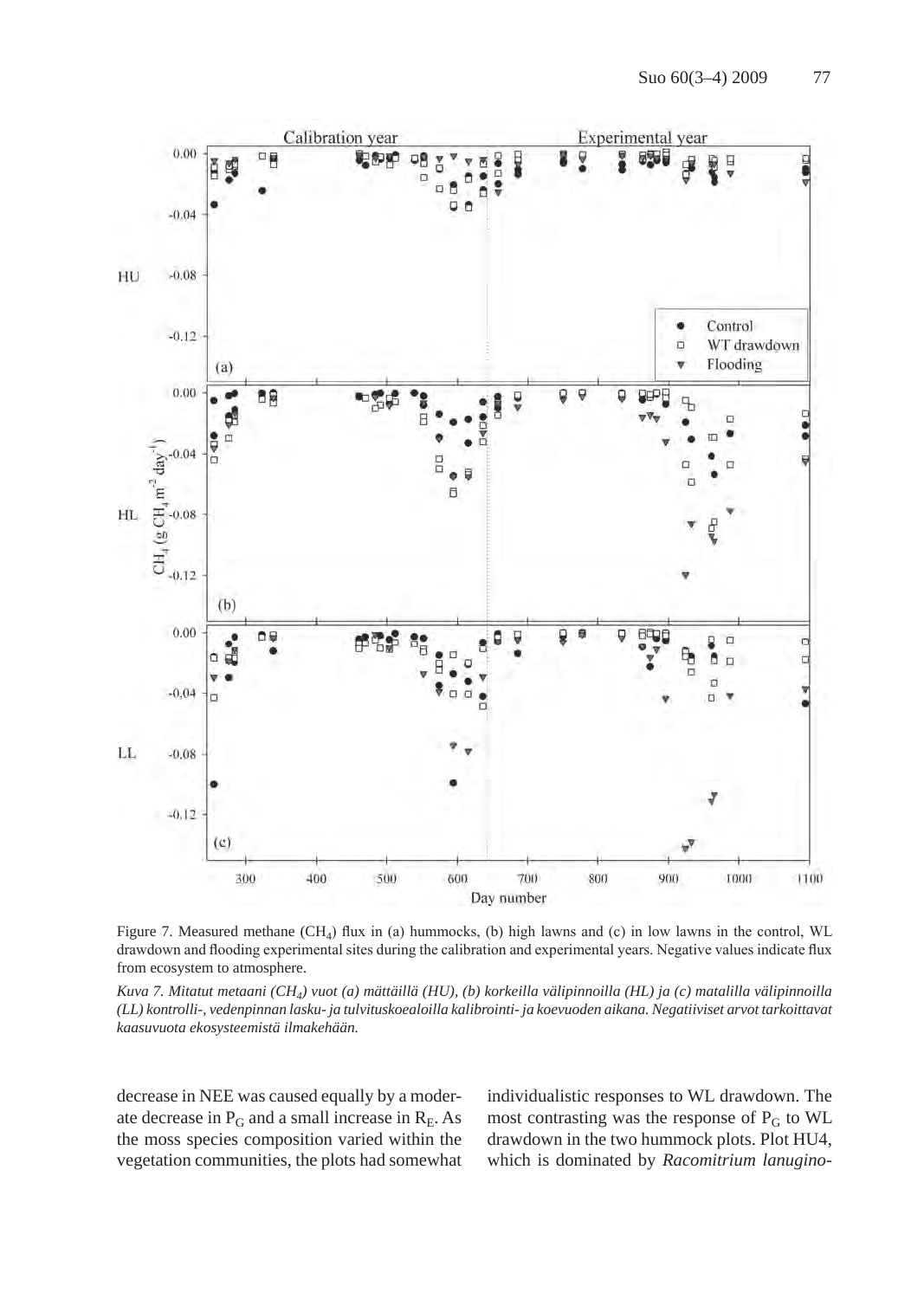

Figure 8. Weekly modelled methane  $(CH_4)$  emission in (a) hummocks, (b) high lawns and (c) in low lawns in the control, WL drawdown and flooding experimental sites during the calibration and experimental years.

*Kuva 8. Viikoittainen, mallinnettu metaanivuo (CH4) (a) mättäillä (HU), (b) korkeilla välipinnoilla (HL) ja (c) matalilla välipinnoilla (LL) kontrolli-, vedenpinnan lasku- ja tulvituskoealoilla kalibrointi- ja koevuoden aikana.*

*sum*, had similar  $P_G$  before and after the drainage, while in the *Sphagnum rubellum* dominated plot HU5 the PG strongly decreased. *R. lanuginosum* occurs across a wide range of WL depths (2 to 60 cm below surface) and is often associated with the highest hummocks in blanket bogs (Ratcliffe &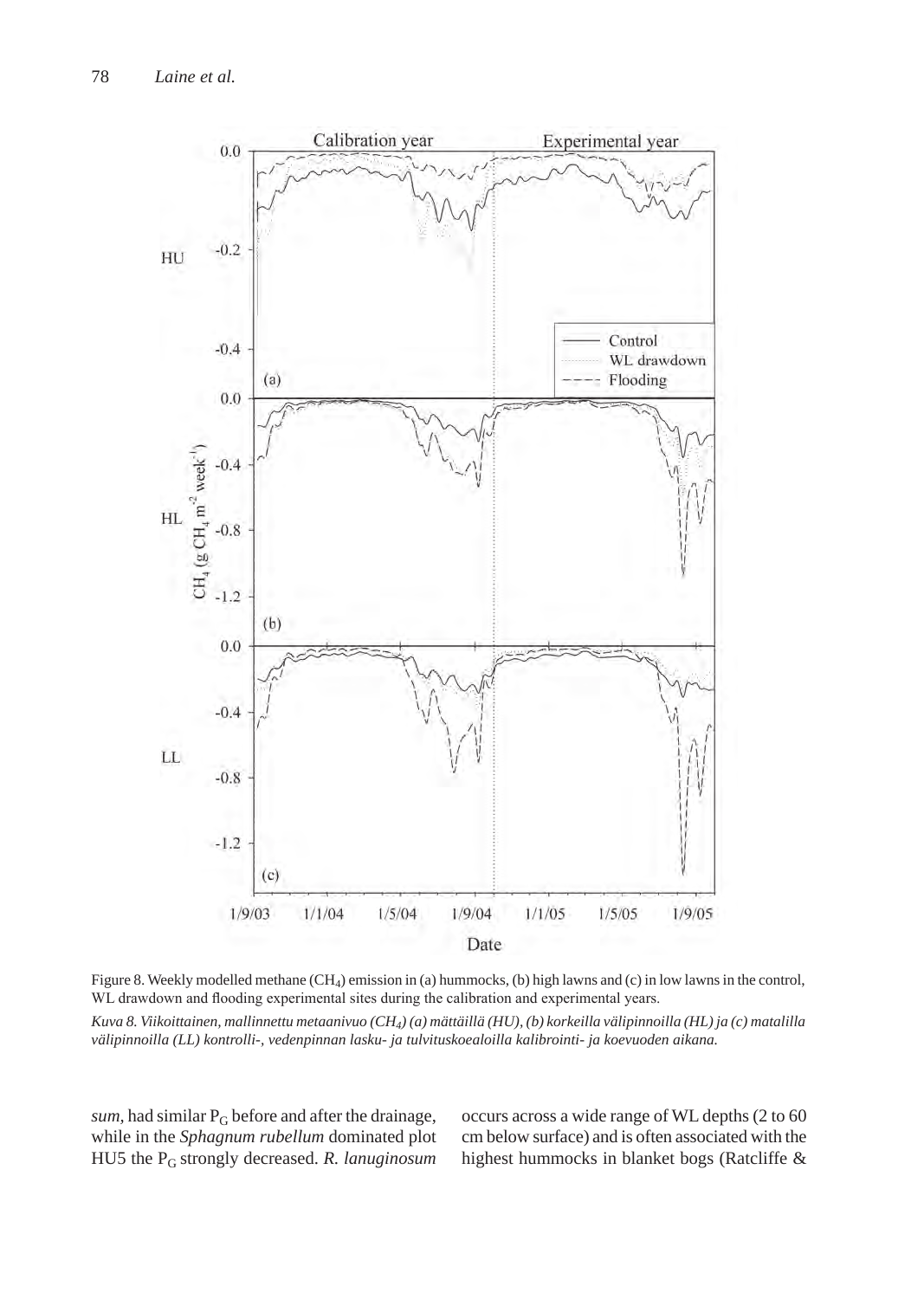Walker, 1958), it is also known as a desiccationtolerant species and rapidly recovers photosynthesis after remoistening (Proctor & Smirnoff, 2000). In addition, it shows long-term survival at low water contents (Proctor, 2000). The buffering role of *R. lanuginosum* was evident in the two high lawn plots, as well. The moss cover was higher in HL1, whose  $P_G$  suffered less from the WL drawdown. Apparently, the individualistic responses of plant species to WL drawdown have fundamental impact on the rate of photosynthesis in changing hydrological conditions. Water level drawdown affected the  $CO<sub>2</sub>$  exchange only during the growing season, while during winter, cool and wet conditions retained the fluxes in equally low levels in all sites.

Water level drawdown decreased  $CH<sub>4</sub>$  emissions from 9 to 60% depending on vegetation community in all but one sample plot. Similar decrease has been observed in other studies (Roulet et al., 1992; Moore & Dalva, 1993). According to Freeman et al. (2002) the decrease in flux rate is more due to reduced  $CH<sub>4</sub>$  production caused by the vegetation change that alters the substrate flux to the anoxic layer, than increased oxidation of CH4. WL drawdown does, however, increase the layer over which  $CH_4$  oxidation can take place (Roulet et al., 1993). In our study the VGA was higher during the experimental year; in addition, there was no drastic change in plant community composition able to explain the decreased CH4 flux rates in WL drawdown site. Therefore, our result supports the hypothesis of increased oxidation of  $CH_4$  due to a thicker oxic peat layer rather than reduced  $CH<sub>4</sub>$  production due to changes in vegetation.

During the calibration year the C gas budget (NEE–  $CH_4$  flux) was negative (source of C) only in the low lawns. After WL drawdown the budget became negative in all communities, the decrease was largest in hummocks and least in high lawns. The observed changes in gas fluxes are likely to be caused by WL drawdown, since the weather conditions (precipitation, air temperature, PPFD) were otherwise similar during the calibration and experimental years. In addition, the fluxes in the control site did not change in similar manner between the years.

#### **Impacts of flooding**

Our experiment raised the water level by 6 cm, which meant regular inundation for lawn plots. Flooding decreased  $R<sub>E</sub>$  in all vegetation communities. Respiration rates are clearly reduced when water level is located above the surface (Chimner & Cooper, 2003), as was the case in the flooded high and low lawns. In hummock the decrease in  $P_G$  after flooding was large enough to decrease NEE, despite the decrease the hummock still remained a weak  $CO<sub>2</sub>$  sink. The decrease in  $P_G$  can be explained with the declined VGA after flooding; the ericoid shrubs, typical of hummocks, suffered severely from the flooding. In high lawn the decrease in NEE was smaller since the changes in  $P_G$  and  $R_E$  counter balanced each other. In low lawns NEE increased after the flooding; in winter NEE was higher due to the decreased  $R<sub>E</sub>$  and in summer the high  $P<sub>G</sub>$  further increased the flux. Therefore, low lawn shifted to a  $CO<sub>2</sub>$  sink. Correspondingly, the VGA in low lawn was 14% higher during the experimental year than during the calibration year. Similarly, in restored peatlands previously drained for forestry, the response of  $P_G$  to rewetting depended on vegetation. Shrubs (*Calluna vulgaris*) suffered and sedges (*Eriophorum vaginatum*) benefited from rewetting (Komulainen et al., 1999).

The flooding increased  $CH<sub>4</sub>$  efflux rates in all vegetation communities. Impacts of in situ flooding on CH4 emissions have been studied very little, but our findings are in line with those of Turetsky et al. (2008). In the hummock where the VGA declined after flooding the higher flux rate is likely due to decreased oxidation of  $CH<sub>4</sub>$ . In the lawns, in addition to the direct effect of higher WL, the higher VGA of sedges may have increased CH<sub>4</sub> production by enhancing the substrate supply and also the amount of plant mediated  $CH<sub>4</sub>$  transport. Increased CH4 efflux was observed also after rewetting of a cut-away peatland; similarly the increase was accelerated by sedges (Tuittila et al., 2000). While hummocks and high lawns remained C sinks after flooding, the decrease in the C gas budget was larger in hummocks than in high lawns. While the control low lawns where sources of C, the flooding increase their C-budget, turning them into C sinks.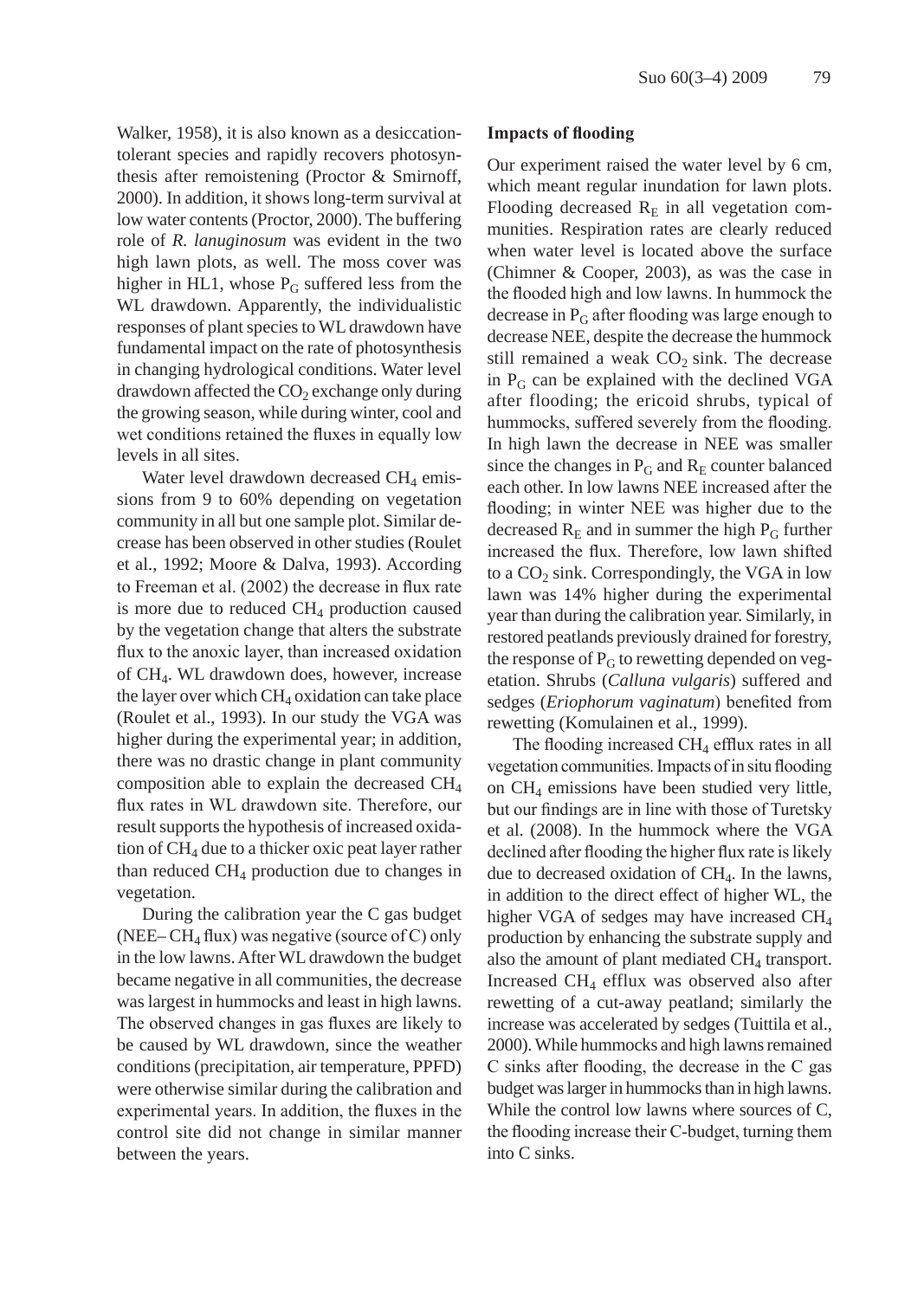#### **Implications for climate change**

Our study gives an insight into how the present vegetation communities would react to changes in water level over a short time scale. Climate change, on the other hand, is likely to affect the water level gradually over a longer time period that would allow a widespread vegetation succession. Since  $R<sub>E</sub>$  and CH<sub>4</sub> fluxes are more directly linked with WL than  $P_G$ , this study gives quite adequate prediction regarding the long-term changes in these effluxes. Changes in vegetation structure are likely to affect  $R<sub>E</sub>$  and CH<sub>4</sub> fluxes, in terms of substrate supply and transport pathway,  $P_G$ , however, is more directly coupled with vegetation structure. We observed decreased rates of  $P_G$  in communities suffering from water stress, caused either by WL drawdown or flooding. In the long-term the direction of the vegetation succession after the change in WL will define the  $P_G$  and concurrently C budget. Since the bog vegetation is a mosaic of species adapted to hummocks and hollow conditions, the response to WL drawdown is likely to be an increasing proportion of hummock species and conversely the rising WL would increase the proportion of hollow species.

Belyea and Malmer (2004) and Laine et al. (2007a) estimated that the shifts in surface structure towards both wet and dry, would decrease C accumulation, due to decreased production and increased decomposition, respectively. Similarly, Waddington, et al. (1998) emphasized the importance of changing surface structure but estimated that drying would increase C accumulation, since hummocks were the most efficient C sinks. Our experiment implies that the increased proportion of low hummocks and high lawns would likely increase the C accumulation rate. On the other hand, the WL drawdown would have a detrimental effect on the C budget of present day hummocks. Hummocks appeared to be adjusted to the prevailing conditions and a change into drier or wetter conditions to be detrimental for their C budget. High lawns are the most resilient communities for changes since the vegetation is a combination of hummock and hollow dwelling species, adapted to opposite WL conditions. Based on the negative C budget of low lawns, the increased proportion of this vegetation type, due to rising WL, would

decrease C uptake considerably. The existing low lawns, however, benefited from the flooding, shown as the increased  $P_G$  in *R. alba* community. This increase must be limited by high enough WL, since permanently inundated hollows are known to have low productivity and high  $CH<sub>4</sub>$ fluxes (Waddington & Roulet, 1996). As we hypothesised, the low lawns where even a small change in water level leads to an ecologically different situation responded readily to water level alterations. However, the hummocks were at least equally sensitive to changes in water level.

### **Acknowledgements**

This study was funded by the Environmental ERTDI Programme 2000–2006, financed by the Irish Government under the National Development Plan and administered on behalf of the Department of Environment and Local Government by the Environmental Protection Agency (CELTICFLUX 2001-CC-C2-M1). AL was funded by an Environmental Protection Agency PhD fellowship (Grant code 2002\_PhD2\_46). The financial support from the Academy of Finland (project code 202424) to EST is acknowledged. Thanks to David Wilson, Anna Nokso-Koivisto and Matteo Sottocornola for assistance with the field measurements and Adrian Birky for maintenance of the weather station.

### **References**

- Alm, J. 1997. CO2 and CH4 fluxes and carbon balance in the atmospheric interaction of boreal peatlands. PhD thesis, Joensuu, University of Joensuu.
- Alm, J., Sculman. L., Walden, J., Nykänen, H., Martikainen, P.J. & Silvola, J. 1999. Carbon balance of a boreal bog during a year with an exceptionally dry summer. Ecology 80: 161–174.
- Alm, J., Talanov, A. & Saarnio, S. 1997. Reconstruction of the carbon balance for microsites in a boreal oligotrophic pine fen, Finland. Oecologia 110: 423–431.
- Belyea, L.R. & Malmer, N. 2004. Carbon sequestration in peatland: patterns and mechanisms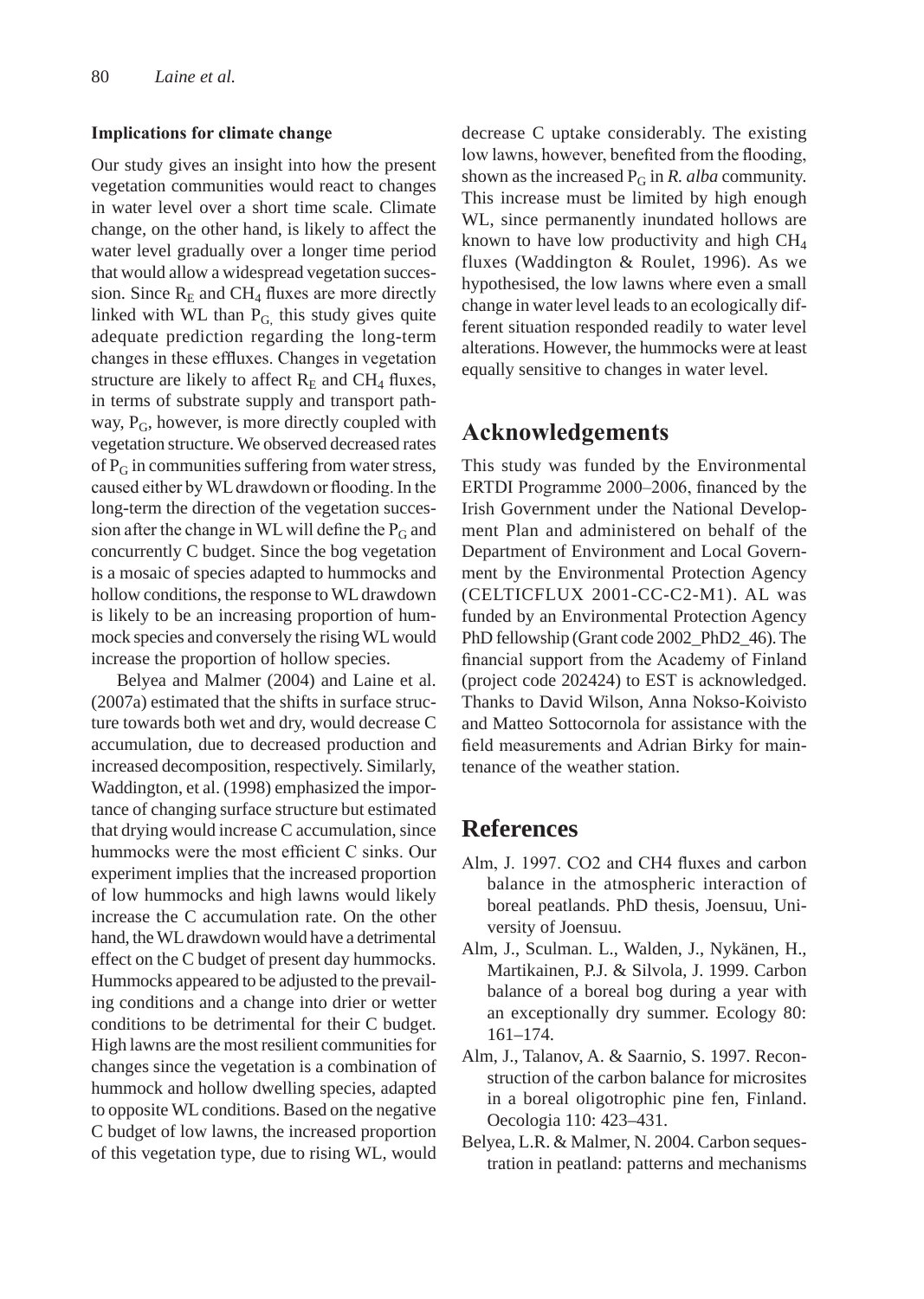of response to climate change. Global Change Biology 10: 1043–1052.

- Bragg, O.M. & Tallis, J.H. 2001. The sensitivity of peat-covered upland landscapes. Catena 42: 345–360.
- Bubier, J.L., Bhatia, G., Moore, T.R., Roulet, N.T. & Lafleur, P.M. 2003a. Spatial and temporal variability in growing-season net ecosystem carbon dioxide exchange at a large peatland in Ontatio, Canada. Ecosystems 6: 353–367.
- Bubier, J.L., Crill, P.M., Mosedale, A., Frolking, S. & Linder, E. 2003b. Peatland responses to varying interannual moisture conditions as measured by automatic CO2 chambers. Global Biogeochemical Cycles 17.
- Chimner, R.A., Cooper, D.J. 2003. Influence of water table levels on CO2 emissions in a Colorado subalpine fen: an in situ microcosm study. Soil Biology & Biochemistry 35: 345–351.
- Christensen, J.H., Hewitson, B. & Busuioc, A. 2007. Regional climate projections. In: Solomon, S., Qin, D. & Manning, M. (eds.). Climate Change 2007: The physical science basis. Contribution of working group I to the Fourth assessment report of the Intergovernmental Panel on Climate Change: Cambridge, UK, Cambridge University Press, p. 847–940.
- Ellis, C.J. & Tallis, J.H. 2000. Climatic control of blanket mire development at Kentra Moss, north-west Scotland. Journal of Ecology 88: 869–889.
- Freeman, C., Nevison, G.B., Kang, H., Hughes, S., Reynolds, B. & Hudson, J.A. 2002. Contrasted effects of simulated drought on the production and oxidation of methane in a mid-Wales wetland. Soil Biology & Biochemistry 34: 61–67.
- Gorham, E. 1991. Northern peatlands: role in the carbon cycle and probable responses to climatic warming. Ecological Applications 1: 182–195.
- Komulainen, V-M., Tuittila, E-S., Vasander, H. & Laine, J. 1999. Restoration of drained peatlands in southern Finland: initial effects on vegetation chnage and CO2 balance. Journal of Applied Ecology 36: 634–648.
- Lafleur, P.M., Roulet, N.T., Bubier, J.L., Frolking, S.

& Moore, T.R. 2003. Interannual variability in the peatland-atmosphere carbon dioxide exchange at an ombrotrophic bog. Global Biochemical Cycles, 17, doi:10.1029/ 2002GB001983.

- Laine, A., Byrne, K.A., Kiely, G. & Tuittila, E-S. 2007a. Patterns in vegetation and CO2 dynamics along a water level gradient in a lowland blanket bog. Ecosystems 10: 890–905.
- Laine, A., Sottocornola, M., Kiely, G., Byrne, K.A., Wilson, D. & Tuittila, E-S. 2006. Estimating net ecosystem exchange in a patterned ecosystem: example from blanket bog. Agricultural and Forest Meteorology 138: 231–243.
- Laine, A., Wilson, D., Kiely, G. & Byrne, K.A. 2007b. Methane flux dynamics in an Irish lowland blanket bog. Plant and Soil 299: 181–193.
- Laine, J., Vasander, H. & Laiho, R. 1995. Longterm effects of water level drawdown on the vegetation of drained pine mires in southern Finland. Journal of Applied Ecology 32: 785–802.
- Lappalainen, E. 1996. Global Peat Resources: Jyskä, International Peat Society and Geological Survey of Finland.
- Lindsay, R.A., Charman, D.J., Everingham, F., O'Reilly, R.M., Palmer, M.A., Rowell, T.A. & Stroud, D.A. 1988. The flow country: The peatlands of Caithness and Sutherland: Peterborough, Nature Conservation Council.
- Lloyd, D. & Taylor, J.A. 1994. On the temperature dependence of soil respiration. Functional Ecology 8: 315–323.
- McElwain, L. & Sweeney, J. 2007. Key Meteorological Indicators of Climate Change in Ireland. Wexford, Environmental Protection Agency 31.
- McGrath, R. & Lynch, P. 2008. Ireland in a warmer world. Scientific predictions of the Irish climate in the twenty-first century, Community Climate Change Consortium for Ireland (C41), p. 109.
- Moore, T.R. & Dalva, M. 1993. The influence of temperature and water table position on carbon dioxide and methane emissions from laboratory columns of peatland soils. Journal of Soil Science 44: 651–664.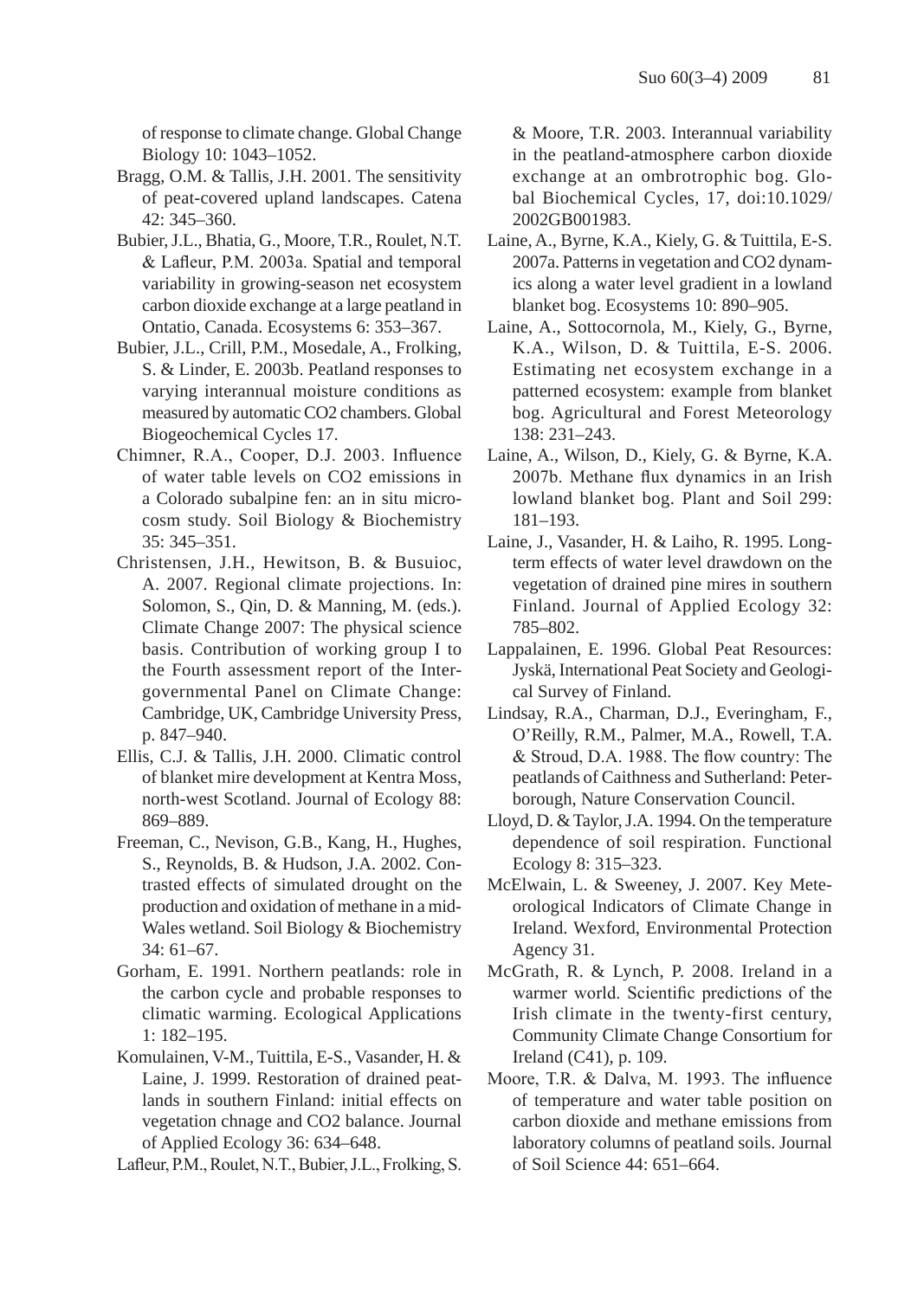- Petit, J.R., Jouzel, J. & Raynaud, D. 1999. Climate and atmospheric history of the past 42,000 years from the Vostok ice core, Antarctica. Nature 399: 429–436.
- Proctor, M.C.F. 2000. The bryophyte paradox: tolerance of desiccation, evasion of drought. Plant Ecology 151: 41–49.
- Proctor, M.C.F. & Smirnoff, N. 2000. Rapid recovery of photosystems on rewetting desiccation-tolerant mosses: chlorophyll fluorescence and inhibitor experiments. Journal of Experimental Botany 51: 1695–1704.
- Ratcliffe, D.A. & Walker, D. 1958. The Silver Flowe, Galloway, Scotland. The Journal of Ecology 46: 407–445.
- Roulet, N.T., Ash, R., Quinton, W.& Moore, T. 1993. Methane flux from drained northern peatlands: effect of a persistent water table lowering on flux. Global Biogeochemical Cycles 7: 749–769.
- Roulet, N.T., Moore, T.R., Bubier, J.L. & Lafleur, P.M. 1992. Northern fens: methane flux and climatic change. Tellus 44B: 100–105.
- Saarnio S, Alm J, Silvola J, Lohila A, Nykänen H, Martikainen PJ (1997) Seasonal variation in CH4 emissions and production and oxidation potentials at microsites on an oligotrophic pine fen. Oecologia, 110, 414–422.
- Silvola, J., Alm, J., Ahlholm, U., Nykänen, H., Martikainen, P.J. 1996. CO2 fluxes from peat in boreal mires under varying temperature and moisture conditions. Journal of Ecology 84: 219–228.
- Smith, A.J.E. 1990. The liverworts of Britain and Ireland. Cambridge, Cambridge University Press.
- Smith, A.J.E. 2004. The Moss Flora of Britain and Ireland. Cambridge, Cambridge University Press, 1012.
- Sottocornola, M., Laine, A., Kiely, G., Byrne, K. & Tuittila, E-S. 2009. Vegetation and environmental variation in an Atlantic blanket bog in South-western Ireland. Plant Ecology 203: 69–81, DOI:10.1007/s11258-008-9510-2.
- Stace, C. 1997. New Flora of the British Isles. Cambridge, Cambridge University press, 1130.
- Strack, M., Waddington, J.M. 2007. Response of peatland carbon dioxide and methane fluxes to a water table drawdown experiment.

Global Biogeochemical Cycles 21, GB1007: doi:10.1029/2006GB002715.

- Strack, M., Waddington, J.M., Rochefort, L. & Tuittila, E-S. 2006a. Response of vegetation and net ecosystem carbon dioxide exchange at different peatland microforms following water table drawdown. Journal of Geophysical Research 111: doi:10.1029/2005JG000145.
- Strack, M., Waller, M. & Waddington, J. 2006b. Sedge Succession and Peatland Methane Dynamics: A Potential Feedback to Climate Change. Ecosystems 9: 278–287.
- Sweeney, J., Donnelly, A., McElwain, L. & Jones, M. 2002. Climate Change. Indicators for Ireland. Wexford, Environmental Protection Agency, 54.
- Sweeney, J. & Fealy, R. 2002. A preliminary investigation of future climate scenarios for Ireland. Biology and Environment: Proceedings of the Royal Irish Academy 102B: 121–128.
- Tuittila, E-S., Komulainen, V-M., Vasander, H., Nykänen, H., Martikainen, P.J. & Laine, J. 2000. Methane dynamics of a restored cutaway peatland. Global Change Biology 6: 569–581.
- Tuittila, E-S., Vasander, H., Laine, J. 2004. Sensitivity of C sequestration in reintroduced Sphagnum to water-level variation in a cutaway peatland. Restoration Ecology 12: 483–493.
- Turetsky, M.R., Treat, C.C., Waldrop, M.P., Waddington, J.M., Harden, J.W. & McGuire, A.D. 2008. Short-term response of methane fluxes and methanogen activity to water table and soil warming manipulations in an Alaskan peatland. Journal of Geophysical Research 113, G00A10: doi:10.1029/2007JG000496.
- Turunen, J., Tomppo, E., Tolonen, K. & Reinikainen, A. 2002. Estimating carbon accumulation rates of undrained mires in Finland — application to boreal and subarctic regions. The Holocene 12: 69–80.
- Waddington, J.M., Griffis, T.J. & Rouse, W.R. 1998. Northern Canadian wetlands: Net ecosystem CO2 exchange and climate change. Climatic Change 40: 267–275.
- Waddington, J.M. & Roulet, N.T. 1996. Atmosphere-wetland carbon exchanges: Scale dependency of CO2 and CH4 exchange on